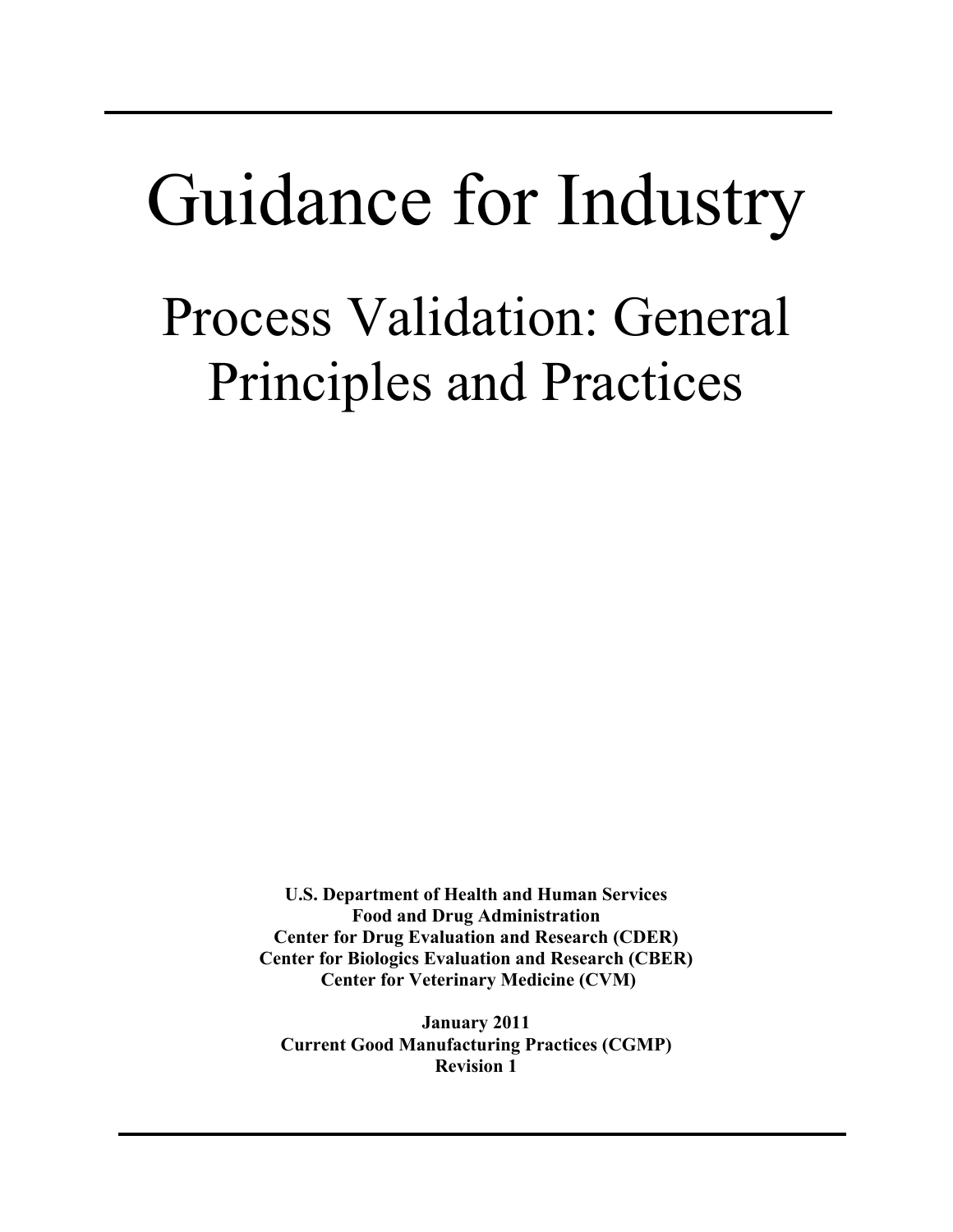# Guidance for Industry Process Validation: General Principles and Practices

*Additional copies are available from:* 

*Office of Communications Division of Drug Information, WO51, Room 2201 10903 New Hampshire Ave. Silver Spring, MD 20993 Phone: 301-796-3400; Fax: 301-847-8714 druginfo@fda.hhs.gov <http://www.fda.gov/Drugs/GuidanceComplianceRegulatoryInformation/Guidances/default.htm> and/or Office of Communication, Outreach and Development, HFM-40 Center for Biologics Evaluation and Research Food and Drug Administration 1401 Rockville Pike, Rockville, MD 20852-1448 (Tel) 800-835-4709 or 301-827-1800 <http://www.fda.gov/BiologicsBloodVaccines/GuidanceComplianceRegulatoryInformation/Guidances/default.htm> and/or Communications Staff, HFV-12 Center for Veterinary Medicine Food and Drug Administration* 

*Rockville, MD 20855 (Tel) 240-276-9300* 

*<http://www.fda.gov/AnimalVeterinary/GuidanceComplianceEnforcement/GuidanceforIndustry/default.htm>*

*7519 Standish Place,* 

**U.S. Department of Health and Human Services Food and Drug Administration Center for Drug Evaluation and Research (CDER) Center for Biologics Evaluation and Research (CBER) Center for Veterinary Medicine (CVM)** 

**January 2011 Current Good Manufacturing Practices (CGMP) Revision 1**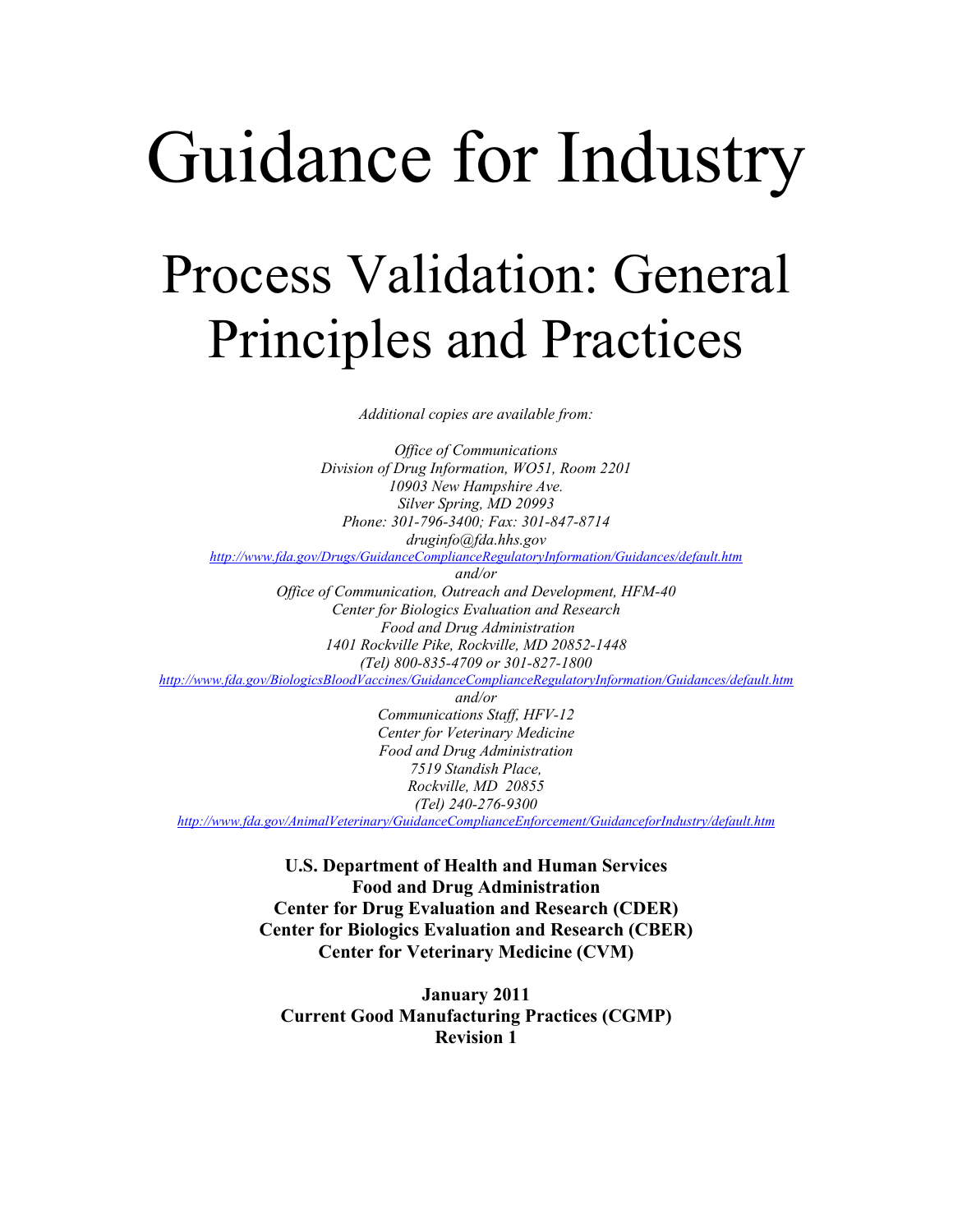#### **TABLE OF CONTENTS**

| L.        |                                                   |  |
|-----------|---------------------------------------------------|--|
| Π.        |                                                   |  |
| A.        |                                                   |  |
| <b>B.</b> |                                                   |  |
| Ш.        | STATUTORY AND REGULATORY REQUIREMENTS FOR PROCESS |  |
| IV.       |                                                   |  |
| A.        |                                                   |  |
| <b>B.</b> |                                                   |  |
| C.        |                                                   |  |
| D.        |                                                   |  |
| V.        |                                                   |  |
| VI.       |                                                   |  |
| VII.      |                                                   |  |
|           |                                                   |  |
|           |                                                   |  |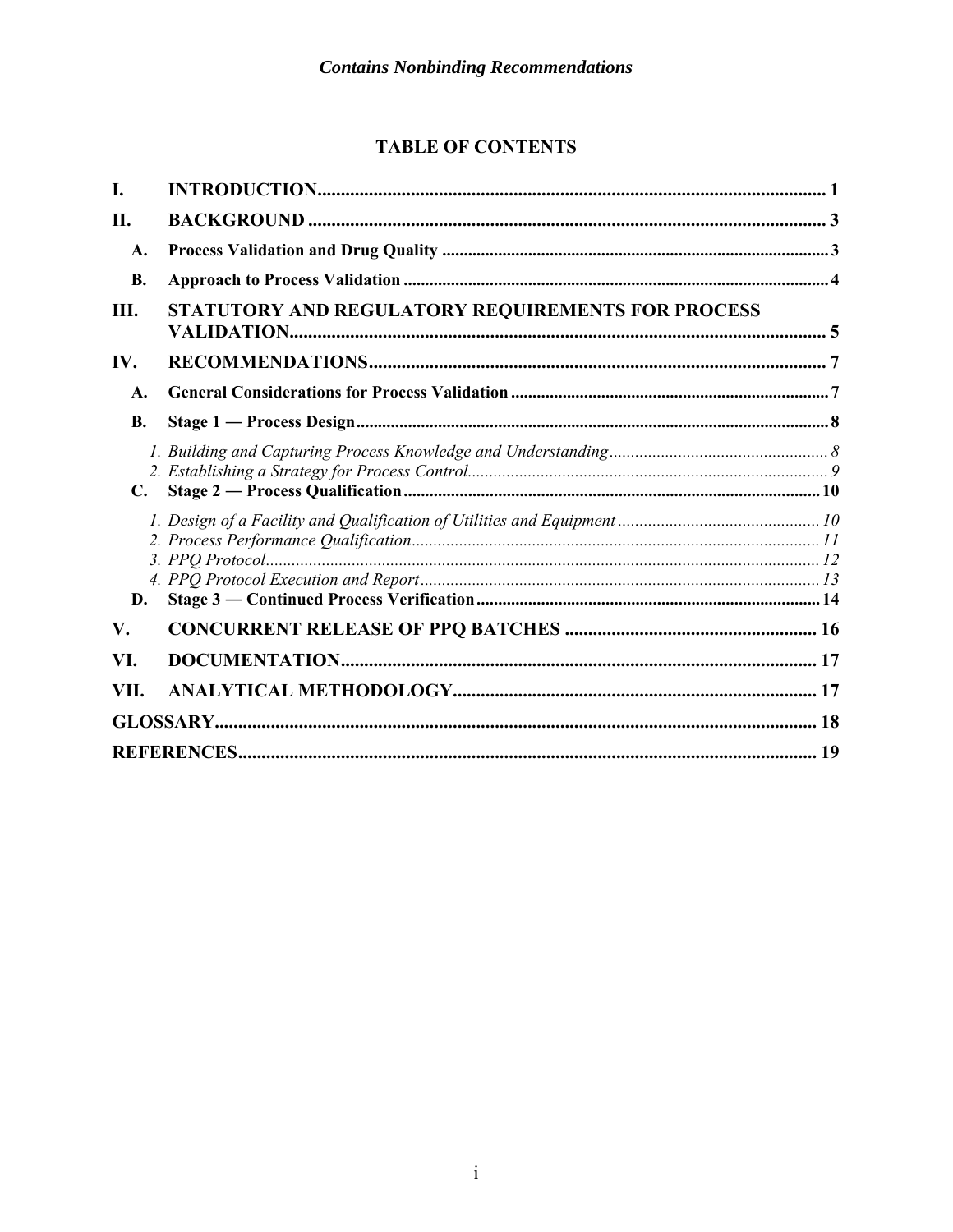### <span id="page-3-0"></span>**Process Validation: General Principles and Practices**

This guidance represents the Food and Drug Administration's (FDA's) current thinking on this topic. It does not create or confer any rights for or on any person and does not operate to bind FDA or the public. You can use an alternative approach if the approach satisfies the requirements of the applicable statutes and regulations. If you want to discuss an alternative approach, contact the FDA staff responsible for implementing this guidance. If you cannot identify the appropriate FDA staff, call the appropriate number listed on the title page of this guidance.

#### **I. INTRODUCTION**

This guidance outlines the general principles and approaches that FDA considers appropriate elements of process validation for the manufacture of human and animal drug and biological products, including active pharmaceutical ingredients (APIs or drug substances), collectively referred to in this guidance as drugs or products. This guidance incorporates principles and approaches that all manufacturers can use to validate manufacturing processes.

This guidance aligns process validation activities with a product lifecycle concept and with existing FDA guidance, including the FDA/International Conference on Harmonisation (ICH) guidances for industry, *Q8(R2) Pharmaceutical Development*, *Q9 Quality Risk Management*, and *Q10 Pharmaceutical Quality System*. [2](#page-3-2) Although this guidance does not repeat the concepts and principles explained in those guidances, FDA encourages the use of modern pharmaceutical development concepts, quality risk management, and quality systems at all stages of the manufacturing process lifecycle.

<span id="page-3-1"></span> $\overline{a}$ <sup>1</sup> This guidance has been prepared by the Division of Manufacturing and Product Quality, Center for Drug Evaluation and Research (CDER), in cooperation with CDER's Office of Pharmaceutical Sciences, the Center for Biologics Evaluation and Research (CBER), the Office of Regulatory Affairs (ORA) and the Center for Veterinary Medicine (CVM) at the Food and Drug Administration.

<span id="page-3-2"></span> $2\degree$  To make sure you have the most recent version of a guidance, check the CDER guidance page at *<http://www.fda.gov/Drugs/GuidanceComplianceRegulatoryInformation/Guidances/default.htm>*, the CBER guidance page at

*<http://www.fda.gov/BiologicsBloodVaccines/GuidanceComplianceRegulatoryInformation/Guidances/default.htm>*, or the CVM guidance page at

*<http://www.fda.gov/AnimalVeterinary/GuidanceComplianceEnforcement/GuidanceforIndustry/default.htm>* . T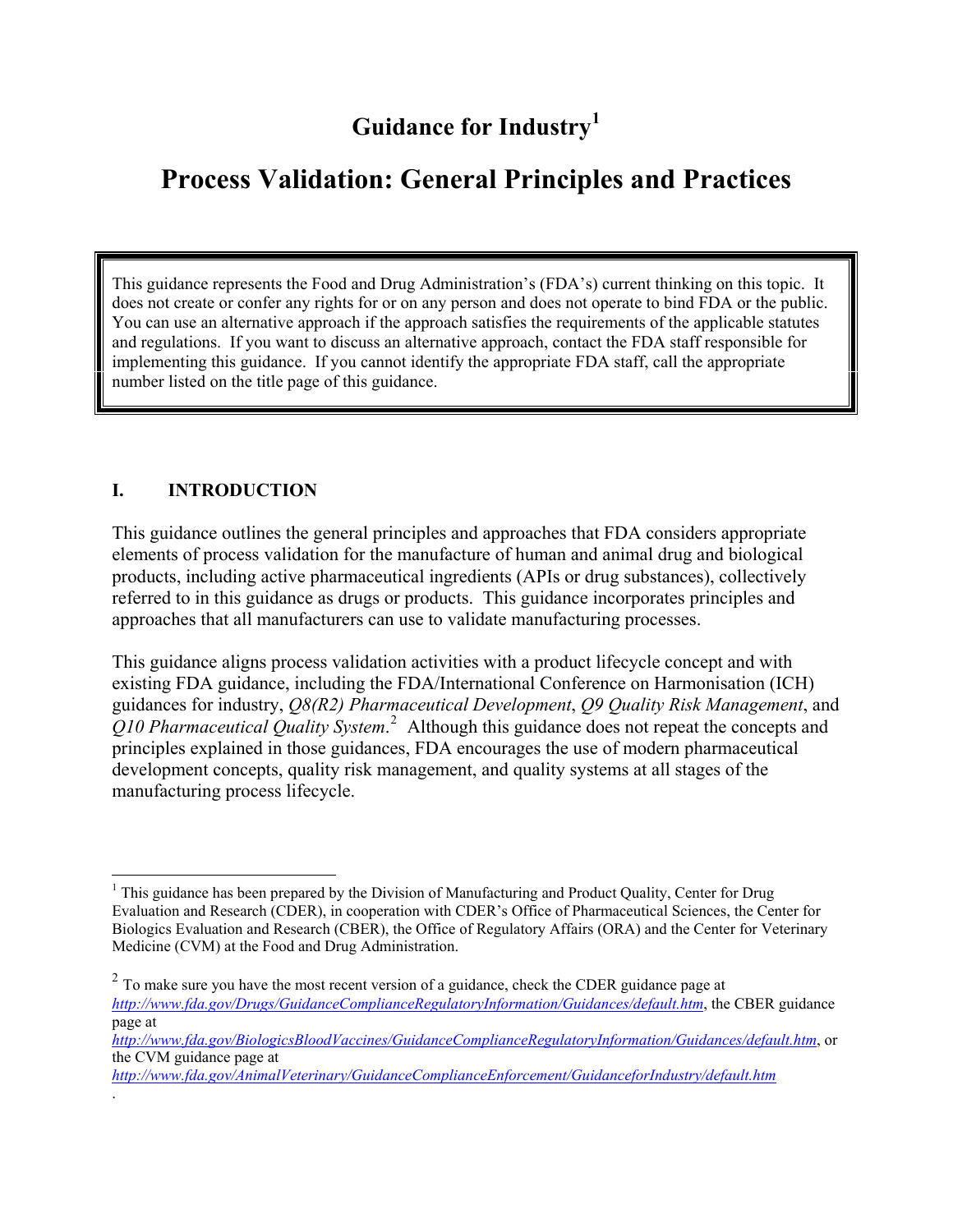The lifecycle concept links product and process development, qualification of the *commercial*  manufacturing process,<sup>[3](#page-4-0)</sup> and maintenance of the process in a state of control during routine commercial production. This guidance supports process improvement and innovation through sound science.

This guidance covers the following categories of drugs:

- Human drugs
- Veterinary drugs
- Biological and biotechnology products
- Finished products and active pharmaceutical ingredients (APIs or drug substances) $<sup>4</sup>$  $<sup>4</sup>$  $<sup>4</sup>$ </sup>
- The drug constituent of a combination (drug and medical device) product

This guidance does not cover the following types of products:

- Type A medicated articles and medicated feed
- Medical devices<sup>[5](#page-4-2)</sup>

 $\overline{a}$ 

- Dietary supplements
- Human tissues intended for transplantation regulated under section 361 of the Public Health Service Act<sup>[6](#page-4-3)</sup>

This guidance does not specify what information should be included as part of a regulatory submission. Interested persons can refer to the appropriate guidance or contact the appropriate Center in determining the type of information to include in a submission.

This guidance also does not specifically discuss the validation of automated process control systems (i.e., computer hardware and software interfaces), which are commonly integrated into modern drug manufacturing equipment. This guidance is relevant, however, to the validation of processes that include automated equipment in processing.

<span id="page-4-0"></span><sup>3</sup> In this guidance, the term *commercial manufacturing process* refers to the manufacturing process resulting in *commercial product* (i.e., drug that is marketed, distributed, and sold or intended to be sold). For the purposes of this guidance, the term *commercial manufacturing process* does not include clinical trial or treatment IND material.

<span id="page-4-1"></span><sup>&</sup>lt;sup>4</sup> Separate current good manufacturing practice (CGMP) regulations for drug components such as APIs (drug substances) and intermediates have not published as of the date of this guidance, but these components are subject to the statutory CGMP requirements of section 501(a)(2)(B) of the Federal Food, Drug, and Cosmetic Act (the Act) (21 U.S.C. 351(a)(2)(B)). Process validation for APIs is discussed in the FDA/ICH guidance for industry, *Q7 Good Manufacturing Practice Guidance for Active Pharmaceutical Ingredients* (ICH Q7), available on the Internet at *<http://www.fda.gov/Drugs/GuidanceComplianceRegulatoryInformation/Guidances/default.htm>*. Section XII of ICH Q7 describes in detail the principles for validating API processes.

<span id="page-4-2"></span><sup>&</sup>lt;sup>5</sup> Guidance on process validation for medical devices is provided in a separate document, Quality Management Systems – Process Validation, edition 2, available at [http://www.ghtf.org/sg3/sg3-final.html.](http://www.ghtf.org/sg3/sg3-final.html) *See infra* note 6.

<span id="page-4-3"></span><sup>6</sup> See the FDA guidance for industry, *Validation of Procedures for Processing of Human Tissues Intended for Transplantation*, available on the Internet at

*<http://www.fda.gov/BiologicsBloodVaccines/GuidanceComplianceRegulatoryInformation/Guidances/default.htm>*.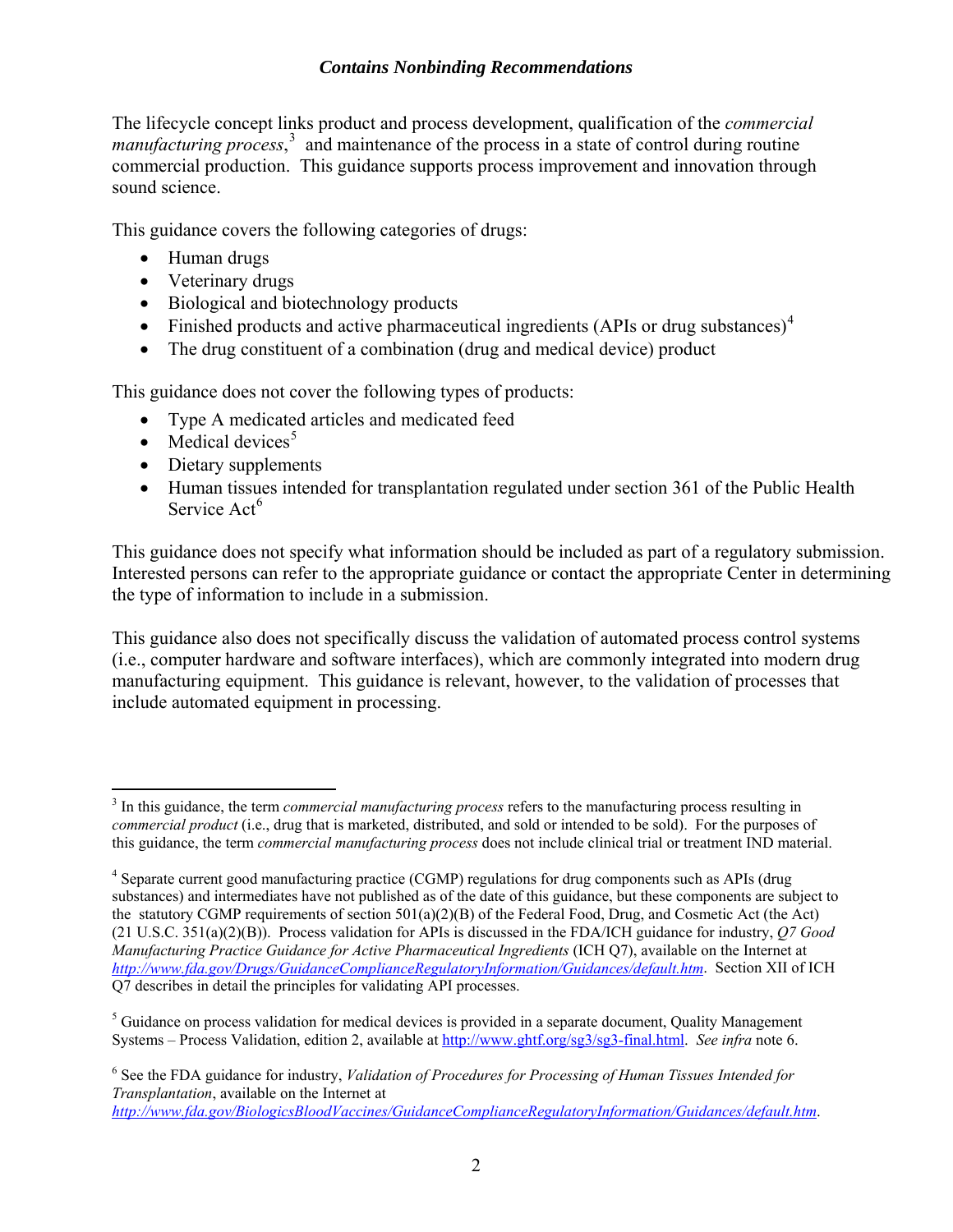<span id="page-5-0"></span>FDA's guidance documents, including this guidance, do not establish legally enforceable responsibilities. Instead, guidances describe the Agency's current thinking on a topic and should be viewed only as recommendations, unless specific regulatory or statutory requirements are cited. The use of the word *should* in Agency guidances means that something is suggested or recommended, but not required.

#### **II. BACKGROUND**

 $\overline{a}$ 

In the *Federal Register* of May 11, 1987 (52 FR 17638), FDA issued a notice announcing the availability of a guidance entitled *Guideline on General Principles of Process Validation* (the 198[7](#page-5-1) guidance).  $\bar{7}$  Since then, we have obtained additional experience through our regulatory oversight that allows us to update our recommendations to industry on this topic. This revised guidance conveys FDA's current thinking on process validation and is consistent with basic principles first introduced in the 1987 guidance. The revised guidance also provides recommendations that reflect some of the goals of FDA's initiative entitled "Pharmaceutical CGMPs for the 21st Century ― A Risk-Based Approach," particularly with regard to the use of technological advances in pharmaceutical manufacturing, as well as implementation of modern risk management and quality system tools and concepts. $\frac{8}{3}$  $\frac{8}{3}$  $\frac{8}{3}$  This revised guidance replaces the 1987 guidance.

FDA has the authority and responsibility to inspect and evaluate process validation performed by manufacturers. The CGMP regulations for validating pharmaceutical (drug) manufacturing require that drug products be produced with a high degree of assurance of meeting all the attributes they are intended to possess (21 CFR 211.100(a) and 211.110(a)).

#### **A. Process Validation and Drug Quality**

Effective process validation contributes significantly to assuring drug quality. The basic principle of quality assurance is that a drug should be produced that is fit for its intended use. This principle incorporates the understanding that the following conditions exist:

- Quality, safety, and efficacy are designed or built into the product.
- Quality cannot be adequately assured merely by in-process and finished-product inspection or testing.

[http://www.fda.gov/Drugs/DevelopmentApprovalProcess/Manufacturing/QuestionsandAnswersonCurrentGoodMan](http://www.fda.gov/Drugs/DevelopmentApprovalProcess/Manufacturing/QuestionsandAnswersonCurrentGoodManufacturingPracticescGMPforDrugs/ucm071836.htm) [ufacturingPracticescGMPforDrugs/ucm071836.htm.](http://www.fda.gov/Drugs/DevelopmentApprovalProcess/Manufacturing/QuestionsandAnswersonCurrentGoodManufacturingPracticescGMPforDrugs/ucm071836.htm)

<span id="page-5-1"></span> $<sup>7</sup>$  The 1987 guidance was prepared by a working group that included representation from the Center for Devices and</sup> Radiological Health (CDRH). Since that time, CDRH elected to reference a process validation guidance prepared in cooperation with the Global Harmonization Task Force (GHTF). The principles and recommendations in that document, *Quality Management Systems – Process Validation,* edition 2 (available on the Internet at [http://www.ghtf.org/sg3/sg3-final.html\)](http://www.ghtf.org/sg3/sg3-final.html) are also useful to consider for drug manufacturing processes.

<span id="page-5-2"></span><sup>8</sup> *See* "Pharmaceutical cGMPS for the 21st Century — A Risk-Based Approach: Second Progress Report and Implementation Plan," available at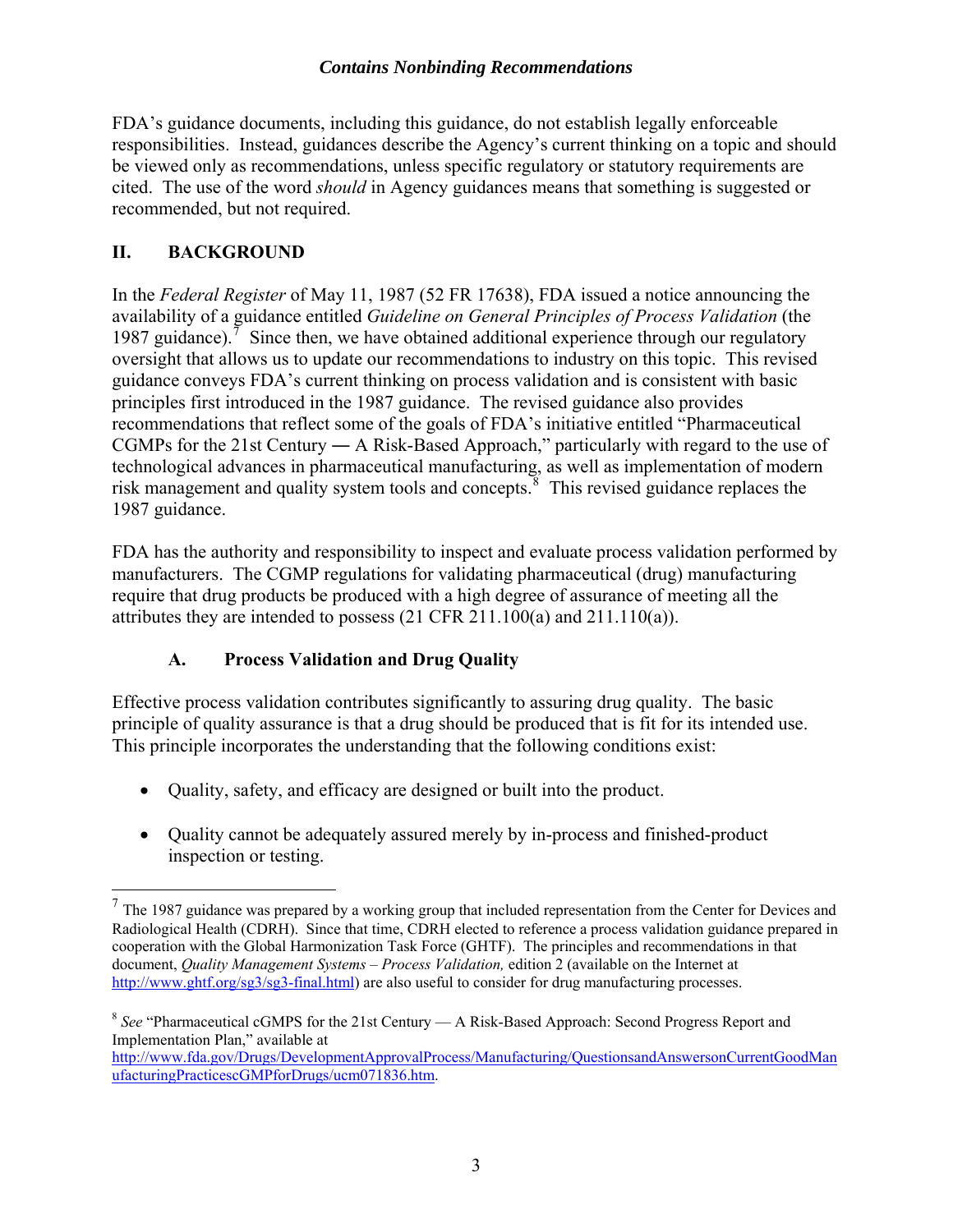<span id="page-6-0"></span>• Each step of a manufacturing process is controlled to assure that the finished product meets all quality attributes including specifications.

#### **B. Approach to Process Validation**

For purposes of this guidance, *process validation* is defined as the collection and evaluation of data, from the process design stage through commercial production, which establishes scientific evidence that a process is capable of consistently delivering quality product. Process validation involves a series of activities taking place over the lifecycle of the product and process. This guidance describes process validation activities in three stages.

- Stage 1 Process Design: The commercial manufacturing process is defined during this stage based on knowledge gained through development and scale-up activities.
- Stage 2 Process Qualification: During this stage, the process design is evaluated to determine if the process is capable of reproducible commercial manufacturing.
- Stage 3 Continued Process Verification: Ongoing assurance is gained during routine production that the process remains in a state of control.

This guidance describes activities typical of each stage, but in practice, some activities might occur in multiple stages.

Before any batch from the process is commercially distributed for use by consumers, a manufacturer should have gained a high degree of assurance in the performance of the manufacturing process such that it will consistently produce APIs and drug products meeting those attributes relating to identity, strength, quality, purity, and potency. The assurance should be obtained from objective information and data from laboratory-, pilot-, and/or commercialscale studies. Information and data should demonstrate that the commercial manufacturing process is capable of consistently producing acceptable quality products within commercial manufacturing conditions.

A successful validation program depends upon information and knowledge from product and process development. This knowledge and understanding is the basis for establishing an approach to control of the manufacturing process that results in products with the desired quality attributes. Manufacturers should:

- Understand the sources of variation
- Detect the presence and degree of variation
- Understand the impact of variation on the process and ultimately on product attributes
- Control the variation in a manner commensurate with the risk it represents to the process and product

Each manufacturer should judge whether it has gained sufficient understanding to provide a high degree of assurance in its manufacturing process to justify commercial distribution of the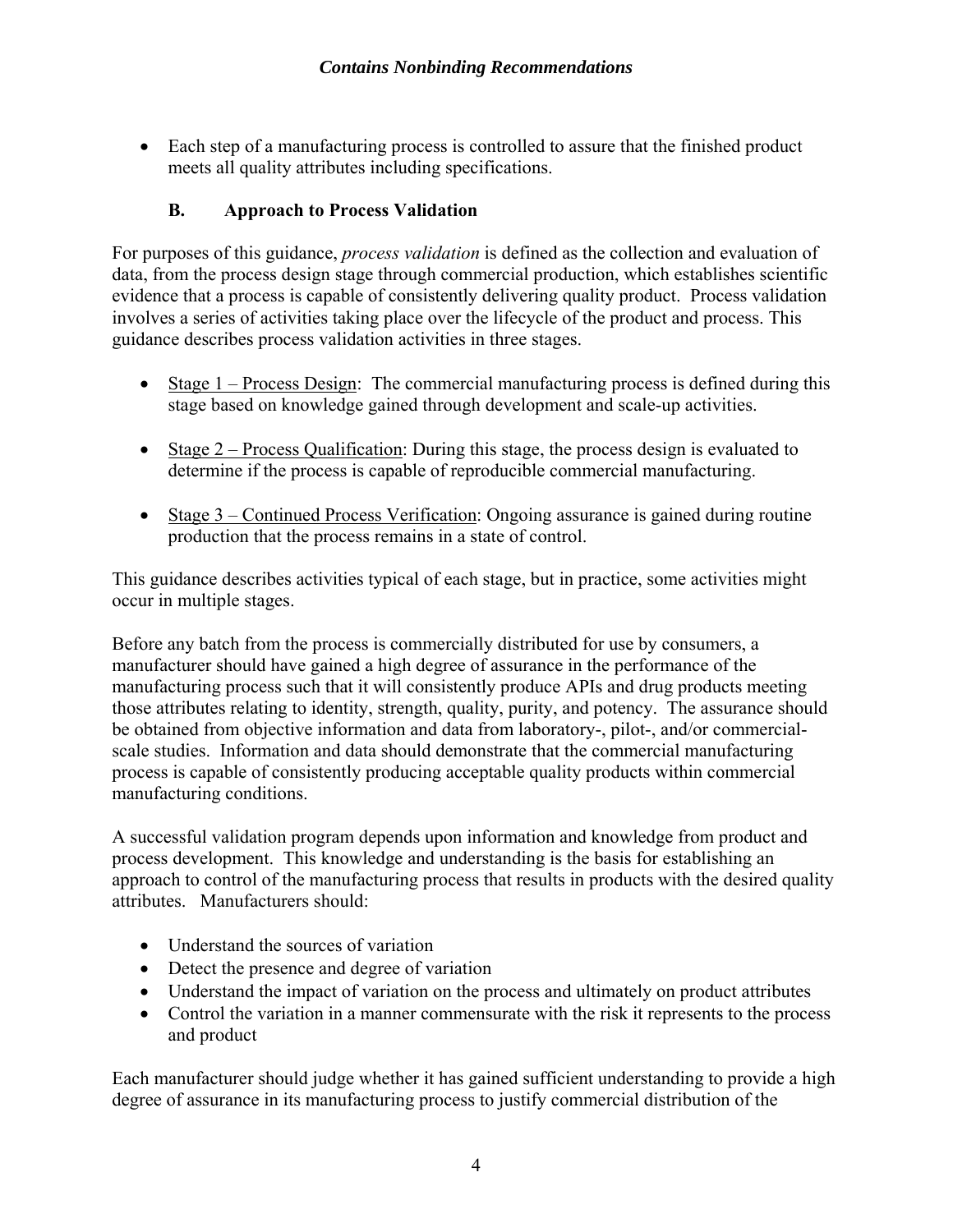<span id="page-7-0"></span>product. Focusing exclusively on qualification efforts without also understanding the manufacturing process and associated variations may not lead to adequate assurance of quality. After establishing and confirming the process, manufacturers must maintain the process in a state of control over the life of the process, even as materials, equipment, production environment, personnel, and manufacturing procedures change.<sup>[9](#page-7-1)</sup>

Manufacturers should use ongoing programs to collect and analyze product and process data to evaluate the state of control of the process. These programs may identify process or product problems or opportunities for process improvements that can be evaluated and implemented through some of the activities described in Stages 1 and 2.

Manufacturers of legacy products can take advantage of the knowledge gained from the original process development and qualification work as well as manufacturing experience to continually improve their processes. Implementation of the recommendations in this guidance for legacy products and processes would likely begin with the activities described in Stage 3.

#### **III. STATUTORY AND REGULATORY REQUIREMENTS FOR PROCESS VALIDATION**

Process validation for drugs (finished pharmaceuticals and components) is a legally enforceable requirement under section  $501(a)(2)(B)$  of the Act  $(21 U.S.C. 351(a)(2)(B))$ , which states the following:

A drug . . . shall be deemed to be adulterated . . . if . . . the methods used in, or the facilities or controls used for, its manufacture, processing, packing, or holding do not conform to or are not operated or administered in conformity with current good manufacturing practice to assure that such drug meets the requirements of this Act as to safety and has the identity and strength, and meets the quality and purity characteristics, which it purports or is represented to possess.

FDA regulations describing current good manufacturing practice (CGMP) for finished pharmaceuticals are provided in 21 CFR parts 210 and 211.

The CGMP regulations require that manufacturing processes be designed and controlled to assure that in-process materials and the finished product meet predetermined quality requirements and do so consistently and reliably. Process validation is required, in both general and specific terms, by the CGMP regulations in parts 210 and 211. The foundation for process validation is provided in § 211.100(a), which states that "[t]here shall be written procedures for production and process control *designed to assure* that the drug products have the identity, strength, quality, and purity they purport or are represented to possess..." (emphasis added). This regulation requires manufacturers to design a process, including operations and controls, which results in a product meeting these attributes.

<span id="page-7-1"></span><sup>&</sup>lt;sup>9</sup> The statute and regulations described in section III of this guidance explain the requirement that the methods and facilities used for the manufacturing of drugs be operated and administered under control sufficient to assure that the identity, strength, purity, and quality of a drug are as they purport or are represented to possess.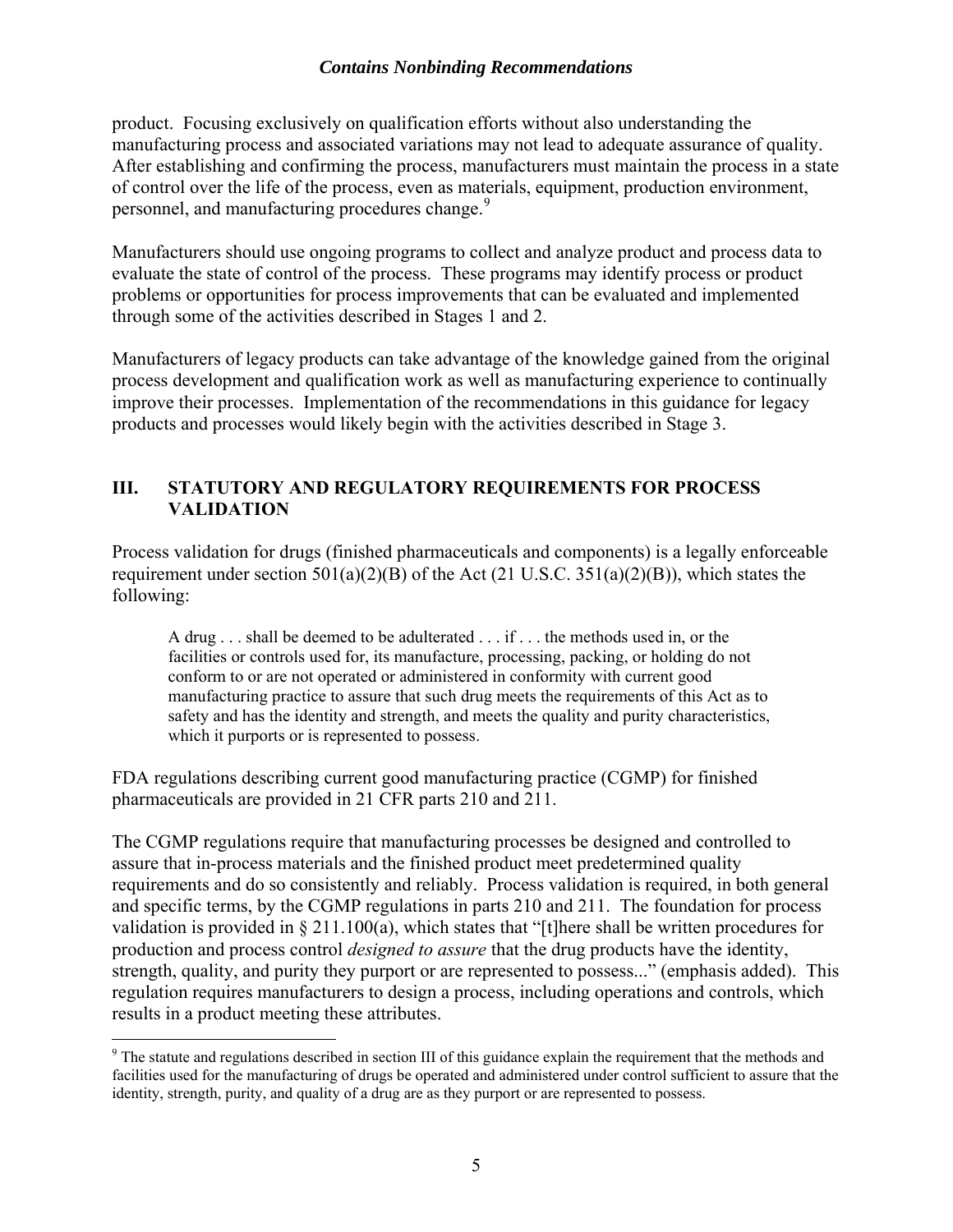Other CGMP regulations define the various aspects of validation. For example, § 211.110(a), *Sampling and testing of in-process materials and drug products*, requires that control procedures ". . . be established to monitor the output and *to validate* the performance of those manufacturing processes that may be responsible for causing variability in the characteristics of in-process material and the drug product" (emphasis added). Under this regulation, even well-designed processes must include in-process control procedures to assure final product quality. In addition, the CGMP regulations regarding sampling set forth a number of requirements for validation: samples must represent the batch under analysis ( $\S$  211.160(b)(3)); the sampling plan must result in statistical confidence ( $\S$  211.165(c) and (d)); and the batch must meet its predetermined specifications  $(\S$  211.165(a)).

In addition to sampling requirements, the CGMP regulations also provide norms for establishing in-process specifications as an aspect of process validation. Section 211.110(b) establishes two principles to follow when establishing in-process specifications. The first principle is that "... in-process specifications for such characteristics [of in-process material and the drug product] shall be consistent with drug product final specifications . . . ." Accordingly, in-process material should be controlled to assure that the final drug product will meet its quality requirements. The second principle in this regulation further requires that in-process specifications ". . . shall be derived from previous acceptable process average and process variability estimates where possible and determined by the application of suitable statistical procedures where appropriate." This requirement, in part, establishes the need for manufacturers to analyze process performance and control batch-to-batch variability.<sup>[10](#page-8-0)</sup>

The CGMP regulations also describe and define activities connected with process design, development, and maintenance. Section 211.180(e) requires that information and data about product quality and manufacturing experience be periodically reviewed to determine whether any changes to the established process are warranted. Ongoing feedback about product quality and process performance is an essential feature of process maintenance.

In addition, the CGMP regulations require that facilities in which drugs are manufactured be of suitable size, construction, and location to facilitate proper operations (§ 211.42). Equipment must be of appropriate design, adequate size, and suitably located to facilitate operations for its intended use (§ 211.63). Automated, mechanical, and electronic equipment must be calibrated, inspected, or checked according to a written program designed to assure proper performance (§ 211.68).

In summary, the CGMP regulations require that manufacturing processes be designed and controlled to assure that in-process materials and the finished product meet predetermined quality requirements and do so consistently and reliably.

 $\overline{a}$ 

<span id="page-8-0"></span><sup>&</sup>lt;sup>10</sup> The Agency further explains this principle in the preamble to the final rule on "Current Good Manufacturing Practice in Manufacture, Processing, Packing, or Holding" (43 FR 45013 at 45052, September 29, 1978) (available on the Internet at<http://www.fda.gov/cder/dmpq/preamble.txt>).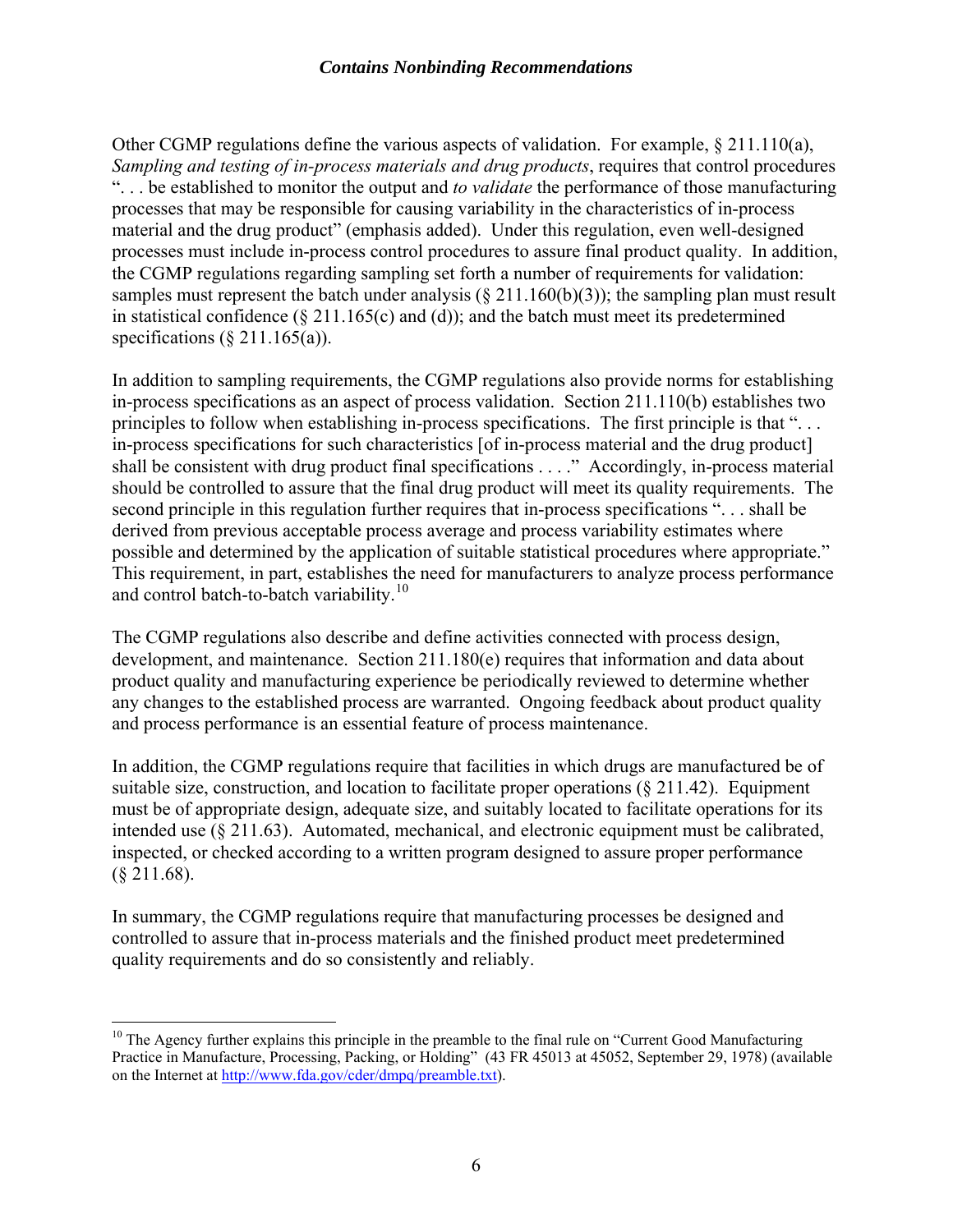#### <span id="page-9-0"></span>**IV. RECOMMENDATIONS**

In the following sections, we describe general considerations for process validation, the recommended stages of process validation, and specific activities for each stage in the product lifecycle.

#### **A. General Considerations for Process Validation**

In all stages of the product lifecycle, good project management and good archiving that capture scientific knowledge will make the process validation program more effective and efficient. The following practices should ensure uniform collection and assessment of information about the process and enhance the accessibility of such information later in the product lifecycle.

- We recommend an integrated team approach<sup>[11](#page-9-1)</sup> to process validation that includes expertise from a variety of disciplines (e.g., process engineering, industrial pharmacy, analytical chemistry, microbiology, statistics, manufacturing, and quality assurance). Project plans, along with the full support of senior management, are essential elements for success.
- Throughout the product lifecycle, various studies can be initiated to discover, observe, correlate, or confirm information about the product and process. All studies should be planned and conducted according to sound scientific principles, appropriately documented, and approved in accordance with the established procedure appropriate for the stage of the lifecycle.
- The terms *attribute(s)* (e.g., quality, product, component) and *parameter(s)* (e.g., process, operating, and equipment) are not categorized with respect to *criticality* in this guidance. With a lifecycle approach to process validation that employs risk based decision making throughout that lifecycle, the perception of criticality as a continuum rather than a binary state is more useful. All attributes and parameters should be evaluated in terms of their roles in the process and impact on the product or in-process material, and reevaluated as new information becomes available. The degree of control over those attributes or parameters should be commensurate with their risk to the process and process output. In other words, a higher degree of control is appropriate for attributes or parameters that pose a higher risk. The Agency recognizes that terminology usage can vary and expects that each manufacturer will communicate the meaning and intent of its terminology and categorization to the Agency.
- Many products are single-source or involve complicated manufacturing processes. Homogeneity within a batch and consistency between batches are goals of process validation activities. Validation offers assurance that a process is reasonably protected against sources of variability that could affect production output, cause supply problems, and negatively affect public health.

<span id="page-9-1"></span> $\overline{a}$ <sup>11</sup> This concept is discussed in more detail in FDA's guidance for industry, *Quality Systems Approach to Pharmaceutical Current Good Manufacturing Practice Regulations*, available at *<http://www.fda.gov/Drugs/GuidanceComplianceRegulatoryInformation/Guidances/default.htm>*.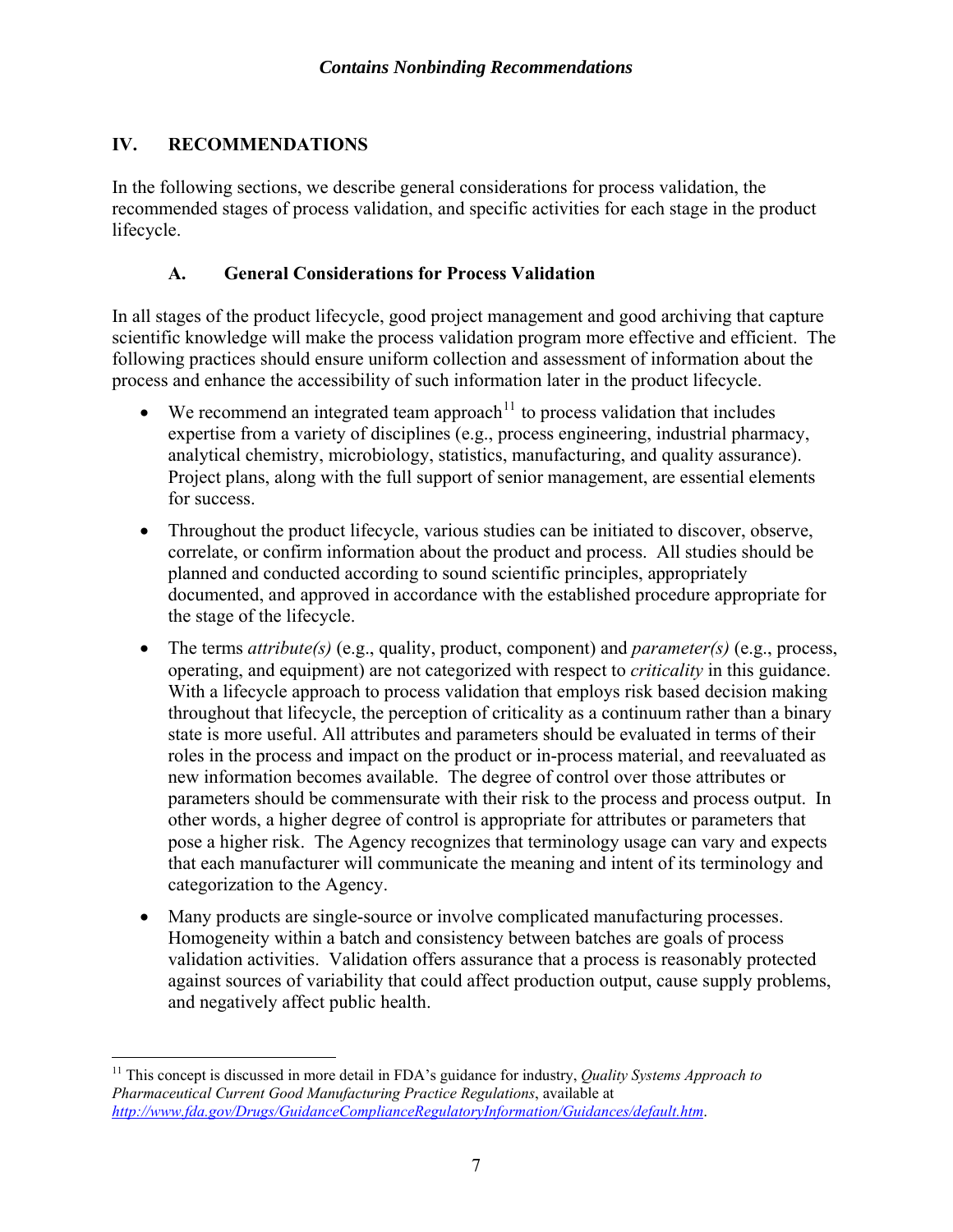#### **B. Stage 1 ― Process Design**

<span id="page-10-0"></span>Process design is the activity of defining the commercial manufacturing process that will be reflected in planned master production and control records. The goal of this stage is to design a process suitable for routine commercial manufacturing that can consistently deliver a product that meets its quality attributes.

#### *1. Building and Capturing Process Knowledge and Understanding*

Generally, early process design experiments do not need to be performed under the CGMP conditions required for drugs intended for commercial distribution that are manufactured during Stage 2 (process qualification) and Stage 3 (continued process verification). They should, however, be conducted in accordance with sound scientific methods and principles, including good documentation practices. This recommendation is consistent with ICH *Q10 Pharmaceutical Quality System*. [12](#page-10-1) Decisions and justification of the controls should be sufficiently documented and internally reviewed to verify and preserve their value for use or adaptation later in the lifecycle of the process and product.

Although often performed at small-scale laboratories, most viral inactivation and impurity clearance studies cannot be considered early process design experiments. Viral and impurity clearance studies intended to evaluate and estimate product quality at commercial scale should have a level of quality unit oversight that will ensure that the studies follow sound scientific methods and principles and the conclusions are supported by the data.

Product development activities provide key inputs to the process design stage, such as the intended dosage form, the quality attributes, and a general manufacturing pathway. Process information available from product development activities can be leveraged in the process design stage. The functionality and limitations of commercial manufacturing equipment should be considered in the process design, as well as predicted contributions to variability posed by different component lots, production operators, environmental conditions, and measurement systems in the production setting. However, the full spectrum of input variability typical of commercial production is not generally known at this stage. Laboratory or pilot-scale models designed to be representative of the commercial process can be used to estimate variability.

Designing an efficient process with an effective process control approach is dependent on the process knowledge and understanding obtained. Design of Experiment (DOE) studies can help develop process knowledge by revealing relationships, including multivariate interactions, between the variable inputs (e.g., component characteristics  $\frac{13}{13}$  $\frac{13}{13}$  $\frac{13}{13}$  or process parameters) and the resulting outputs (e.g., in-process material, intermediates, or the final product). Risk analysis tools can be used to screen potential variables for DOE studies to minimize the total number of experiments conducted while maximizing knowledge gained. The results of DOE studies can provide justification for establishing ranges of incoming component quality, equipment

<span id="page-10-1"></span> $\overline{a}$ 12 Available at *<http://www.fda.gov/Drugs/GuidanceComplianceRegulatoryInformation/Guidances/default.htm>*.

<span id="page-10-2"></span><sup>&</sup>lt;sup>13</sup> "*Component* means any ingredient [raw material] intended for use in the manufacture of a drug product, including those that may not appear in such drug product"  $(\S 210.3(b)(3))$ .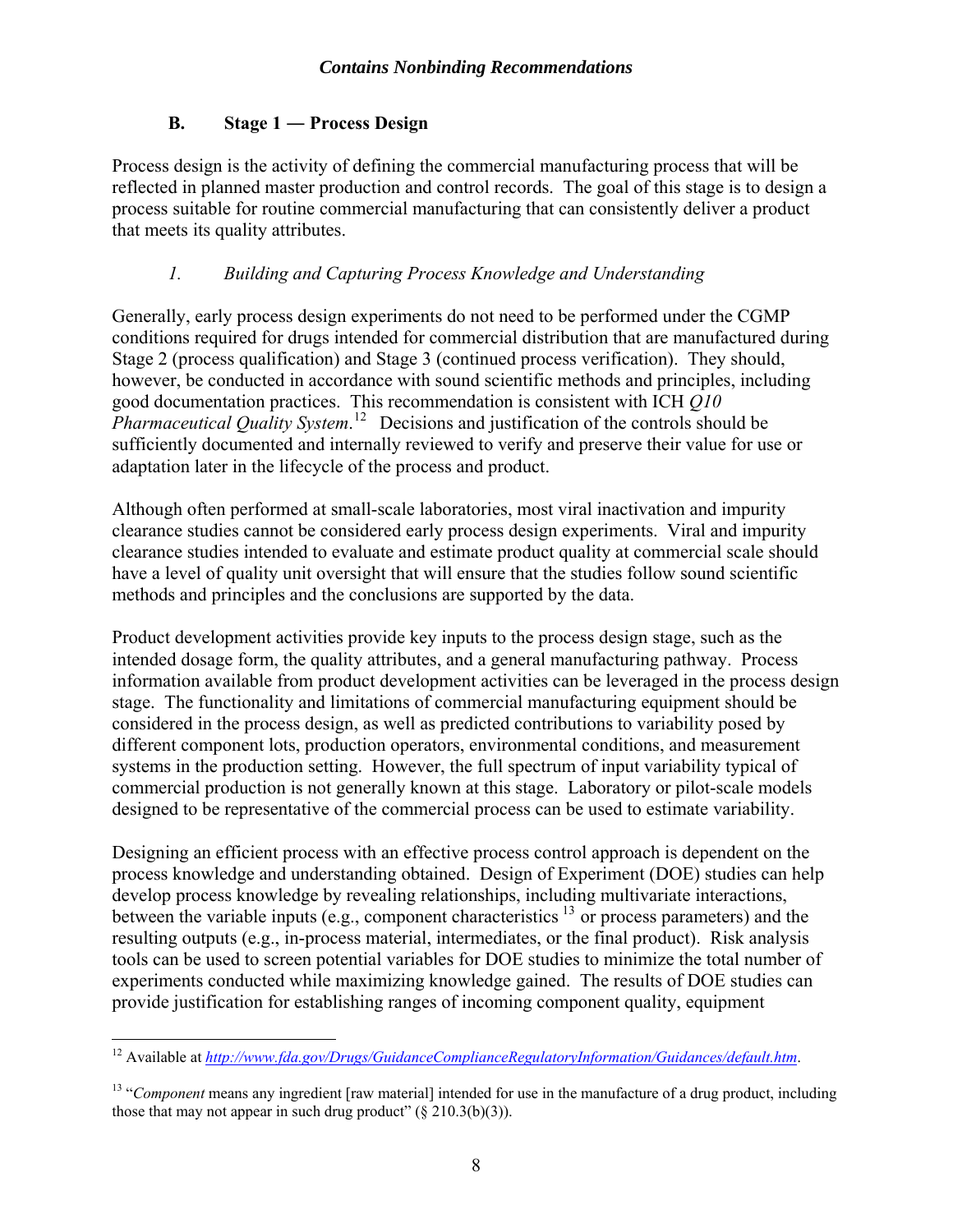<span id="page-11-0"></span>parameters, and in-process material quality attributes. FDA does not generally expect manufacturers to develop and test the process until it fails.

Other activities, such as experiments or demonstrations at laboratory or pilot scale, also assist in evaluation of certain conditions and prediction of performance of the commercial process. These activities also provide information that can be used to model or simulate the commercial process. Computer-based or virtual simulations of certain unit operations or dynamics can provide process understanding and help avoid problems at commercial scale. It is important to understand the degree to which models represent the commercial process, including any differences that might exist, as this may have an impact on the relevance of information derived from the models.

It is essential that activities and studies resulting in process understanding be documented. Documentation should reflect the basis for decisions made about the process. For example, manufacturers should document the variables studied for a unit operation and the rationale for those variables identified as significant. This information is useful during the process qualification and continued process verification stages, including when the design is revised or the strategy for control is refined or changed.

#### *2. Establishing a Strategy for Process Control*

Process knowledge and understanding is the basis for establishing an approach to process control for each unit operation and the process overall. Strategies for process control can be designed to reduce input variation, adjust for input variation during manufacturing (and so reduce its impact on the output), or combine both approaches.

Process controls address variability to assure quality of the product. Controls can consist of material analysis and equipment monitoring at significant processing points  $(\S 211.110(c))$ . Decisions regarding the type and extent of process controls can be aided by earlier risk assessments, then enhanced and improved as process experience is gained.

FDA expects controls to include both examination of material quality and equipment monitoring. Special attention to control the process through operational limits and in-process monitoring is essential in two possible scenarios:

- 1. When the product attribute is not readily measurable due to limitations of sampling or detectability (e.g., viral clearance or microbial contamination) or
- 2. When intermediates and products cannot be highly characterized and well-defined quality attributes cannot be identified.

These controls are established in the master production and control records (see § 211.186(a) and  $(b)(9)$ ).

More advanced strategies, which may involve the use of process analytical technology (PAT), can include timely analysis and control loops to adjust the processing conditions so that the output remains constant. Manufacturing systems of this type can provide a higher degree of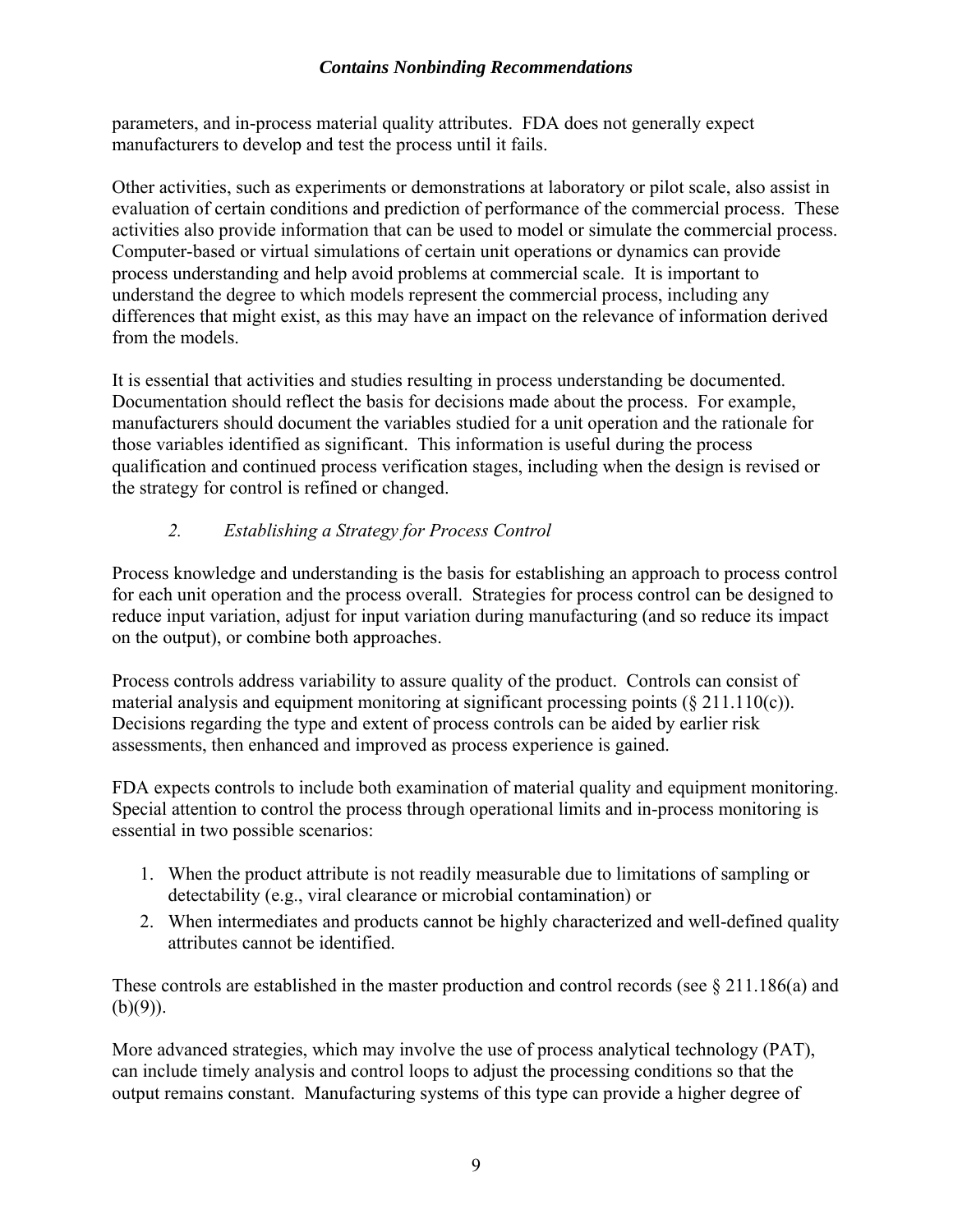<span id="page-12-0"></span>process control than non-PAT systems. In the case of a strategy using PAT, the approach to process qualification will differ from that used in other process designs. Further information on PAT processes can be found in FDA's guidance for industry on *PAT ― A Framework for Innovative Pharmaceutical Development, Manufacturing, and Quality Assurance*. [14](#page-12-1)

The planned commercial production and control records, which contain the operational limits and overall strategy for process control, should be carried forward to the next stage for confirmation.

#### **C. Stage 2 ― Process Qualification**

 $\overline{a}$ 

During the process qualification (PQ) stage of process validation, the process design is evaluated to determine if it is capable of reproducible commercial manufacture. This stage has two elements: (1) design of the facility and qualification of the equipment and utilities and (2) process performance qualification (PPQ). During Stage 2, CGMP-compliant procedures must be followed. Successful completion of Stage 2 is necessary before commercial distribution.<sup>[15](#page-12-2)</sup> Products manufactured during this stage, if acceptable, can be released for distribution.

#### *1. Design of a Facility and Qualification of Utilities and Equipment*

Proper design of a manufacturing facility is required under part 211, subpart C, of the CGMP regulations on *Buildings and Facilities*. It is essential that activities performed to assure proper facility design and commissioning precede PPQ. Here, the term *qualification* refers to activities undertaken to demonstrate that utilities and equipment are suitable for their intended use and perform properly. These activities necessarily precede manufacturing products at the commercial scale.

Qualification of utilities and equipment generally includes the following activities:

- Selecting utilities and equipment construction materials, operating principles, and performance characteristics based on whether they are appropriate for their specific uses.
- Verifying that utility systems and equipment are built and installed in compliance with the design specifications (e.g., built as designed with proper materials, capacity, and functions, and properly connected and calibrated).
- Verifying that utility systems and equipment operate in accordance with the process requirements in all anticipated operating ranges. This should include challenging the equipment or system functions while under load comparable to that expected during

<span id="page-12-1"></span><sup>&</sup>lt;sup>14</sup> Available at <http://www.fda.gov/Drugs/GuidanceComplianceRegulatoryInformation/Guidances/default.htm>. Other references that may be useful include ASTM E2474-06 "Standard Practice for Pharmaceutical Process Design Utilizing Process Analytical Technology" and ASTM E2476-09 "Standard Guide for Risk Assessment and Risk Control as it Impacts the Design, Development, and Operation of PAT Processes for Pharmaceutical Manufacture."

<span id="page-12-2"></span><sup>&</sup>lt;sup>15</sup> As discussed in section III of this guidance, process validation (including process qualification) is legally enforceable under section  $501(a)(2)(B)$  of the Act. FDA regulations require that process validation procedures be established and followed (§ 211.100) before a batch can be distributed (§§ 211.22 and 211.165).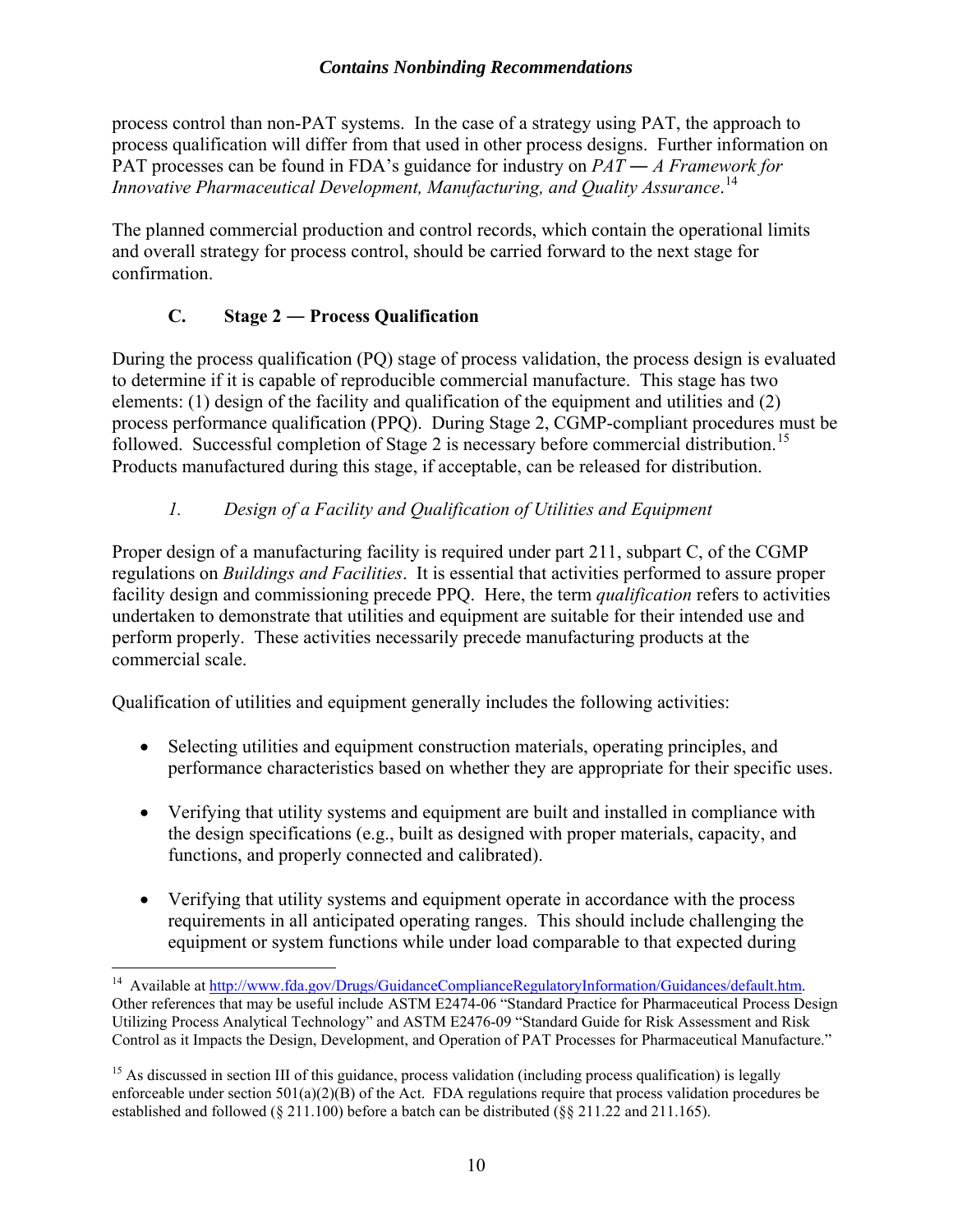<span id="page-13-0"></span>routine production. It should also include the performance of interventions, stoppage, and start-up as is expected during routine production. Operating ranges should be shown capable of being held as long as would be necessary during routine production.

Qualification of utilities and equipment can be covered under individual plans or as part of an overall project plan. The plan should consider the requirements of use and can incorporate risk management to prioritize certain activities and to identify a level of effort in both the performance and documentation of qualification activities. The plan should identify the following items:

- 1. the studies or tests to use,
- 2. the criteria appropriate to assess outcomes,
- 3. the timing of qualification activities,
- 4. the responsibilities of relevant departments and the quality unit, and
- 5. the procedures for documenting and approving the qualification.

The project plan should also include the firm's requirements for the evaluation of changes. Qualification activities should be documented and summarized in a report with conclusions that address criteria in the plan. The quality control unit must review and approve the qualification plan and report  $(\S$  211.22).

#### *2. Process Performance Qualification*

The process performance qualification (PPQ) is the second element of Stage 2, process qualification. The PPQ combines the actual facility, utilities, equipment (each now qualified), and the trained personnel with the commercial manufacturing process, control procedures, and components to produce commercial batches. A successful PPQ will confirm the process design and demonstrate that the commercial manufacturing process performs as expected.

Success at this stage signals an important milestone in the product lifecycle. A manufacturer must successfully complete PPQ before commencing commercial distribution of the drug product.[16](#page-13-1) The decision to begin commercial distribution should be supported by data from commercial-scale batches. Data from laboratory and pilot studies can provide additional assurance that the commercial manufacturing process performs as expected.

The approach to PPQ should be based on sound science and the manufacturer's overall level of product and process understanding and demonstrable control. The cumulative data from all relevant studies (e.g., designed experiments; laboratory, pilot, and commercial batches) should be used to establish the manufacturing conditions in the PPQ. To understand the commercial process sufficiently, the manufacturer will need to consider the effects of scale. However, it is not typically necessary to explore the entire operating range at commercial scale if assurance can be provided by process design data. Previous credible experience with sufficiently similar products and processes can also be helpful. In addition, we strongly recommend firms employ

<span id="page-13-1"></span> $\overline{a}$ <sup>16</sup> See section III of this guidance, Statutory and Regulatory Requirements for Process Validation.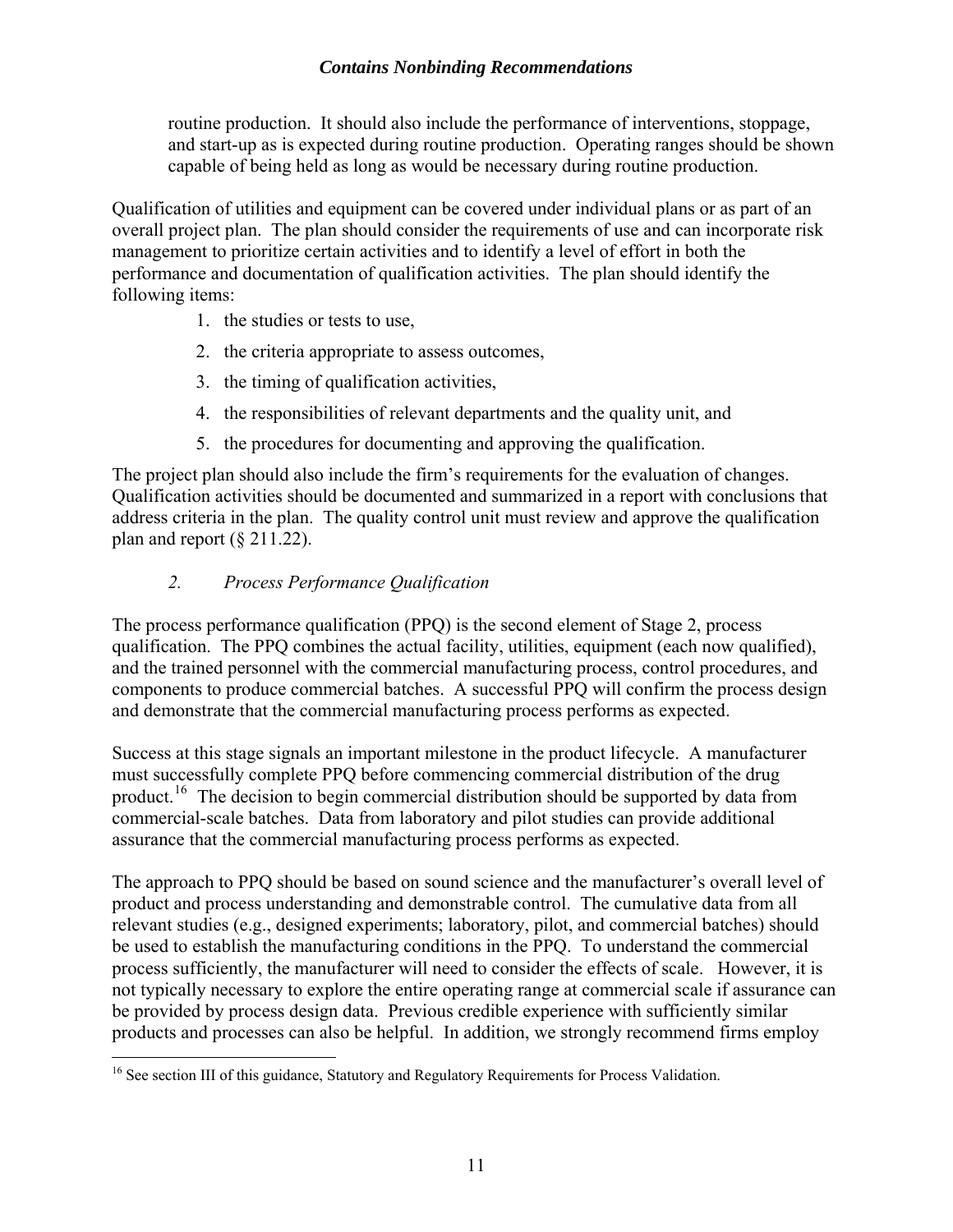<span id="page-14-0"></span>objective measures (e.g., statistical metrics) wherever feasible and meaningful to achieve adequate assurance.

In most cases, PPQ will have a higher level of sampling, additional testing, and greater scrutiny of process performance than would be typical of routine commercial production. The level of monitoring and testing should be sufficient to confirm uniform product quality throughout the batch. The increased level of scrutiny, testing, and sampling should continue through the process verification stage as appropriate, to establish levels and frequency of routine sampling and monitoring for the particular product and process. Considerations for the duration of the heightened sampling and monitoring period could include, but are not limited to, volume of production, process complexity, level of process understanding, and experience with similar products and processes.

The extent to which some materials, such as column resins or molecular filtration media, can be re-used without adversely affecting product quality can be assessed in relevant laboratory studies. The usable lifetimes of such materials should be confirmed by an ongoing PPQ protocol during commercial manufacture.

A manufacturing process that uses PAT may warrant a different PPQ approach. PAT processes are designed to measure in real time the attributes of an in-process material and then adjust the process in a timely control loop so the process maintains the desired quality of the output material. The process design stage and the process qualification stage should focus on the measurement system and control loop for the measured attribute. Regardless, the goal of validating any manufacturing process is the same: to establish scientific evidence that the process is reproducible and will consistently deliver quality products.

#### *3. PPQ Protocol*

A written protocol that specifies the manufacturing conditions, controls, testing, and expected outcomes is essential for this stage of process validation. We recommend that the protocol discuss the following elements:

- The manufacturing conditions, including operating parameters, processing limits, and component (raw material) inputs.
- The data to be collected and when and how it will be evaluated.
- Tests to be performed (in-process, release, characterization) and acceptance criteria for each significant processing step.
- The sampling plan, including sampling points, number of samples, and the frequency of sampling for each unit operation and attribute. The number of samples should be adequate to provide sufficient statistical confidence of quality both within a batch and between batches. The confidence level selected can be based on risk analysis as it relates to the particular attribute under examination. Sampling during this stage should be more extensive than is typical during routine production.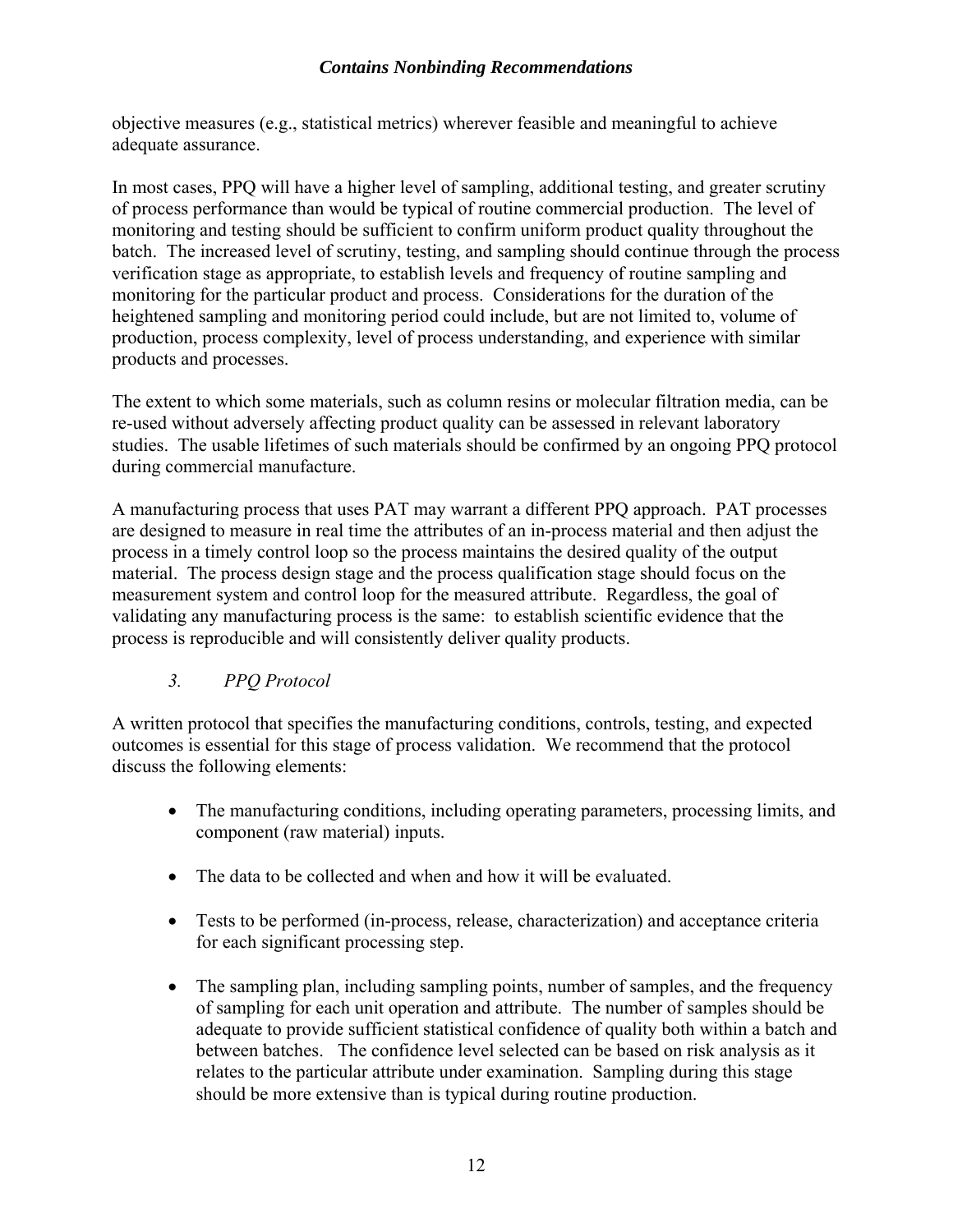- <span id="page-15-0"></span>• Criteria and process performance indicators that allow for a science- and risk-based decision about the ability of the process to consistently produce quality products. The criteria should include:
	- A description of the statistical methods to be used in analyzing all collected data (e.g., statistical metrics defining both intra-batch and inter-batch variability).
	- Provision for addressing deviations from expected conditions and handling of nonconforming data. Data should not be excluded from further consideration in terms of PPQ without a documented, science-based justification.<sup>[17](#page-15-1)</sup>
- Design of facilities and the qualification of utilities and equipment, personnel training and qualification, and verification of material sources (components and container/closures), if not previously accomplished.
- Status of the validation of analytical methods used in measuring the process, inprocess materials, and the product.
- Review and approval of the protocol by appropriate departments and the quality unit.
- *4. PPQ Protocol Execution and Report*

Execution of the PPQ protocol should not begin until the protocol has been reviewed and approved by all appropriate departments, including the quality unit. Any departures from the protocol must be made according to established procedure or provisions in the protocol. Such departures must be justified and approved by all appropriate departments and the quality unit before implementation (§ 211.100).

The commercial manufacturing process and routine procedures must be followed during PPQ protocol execution ( $\S$ § 211.100(b) and 211.110(a)). The PPQ lots should be manufactured under normal conditions by the personnel routinely expected to perform each step of each unit operation in the process. Normal operating conditions should include the utility systems (e.g., air handling and water purification), material, personnel, environment, and manufacturing procedures.

A report documenting and assessing adherence to the written PPQ protocol should be prepared in a timely manner after the completion of the protocol. This report should:

- Discuss and cross-reference all aspects of the protocol.
- Summarize data collected and analyze the data, as specified by the protocol.

<span id="page-15-1"></span> $\overline{a}$ 17 For additional guidance regarding out-of-specification results, see FDA's Guidance for Industry, *Investigating Out-of-Specification (OOS)Test Results for Pharmaceutical Production*, available at

http://www.fda.gov/downloads/Drugs/GuidanceComplianceRegulatoryInformation/Guidances/ucm070287.pdf.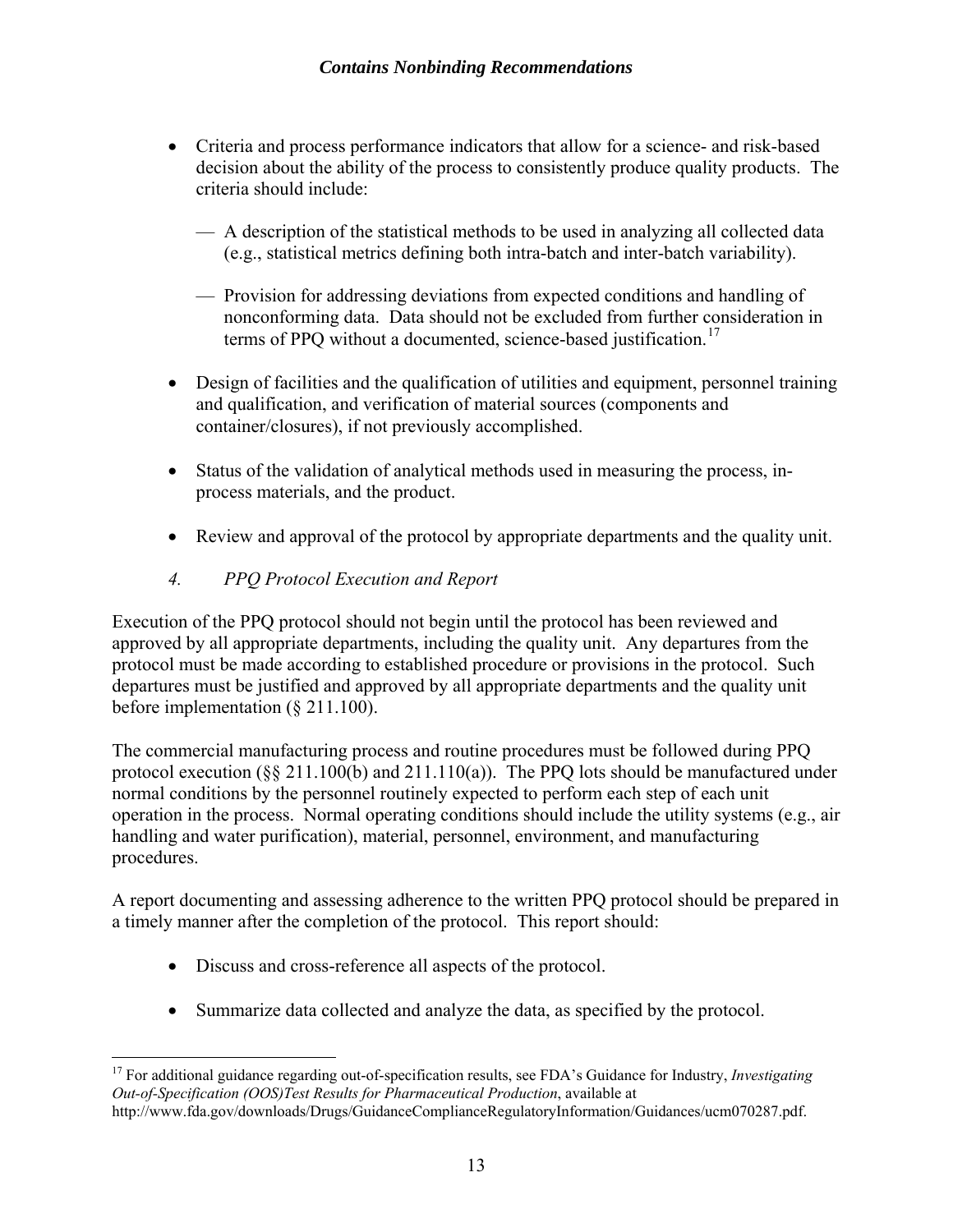- <span id="page-16-0"></span>• Evaluate any unexpected observations and additional data not specified in the protocol.
- Summarize and discuss all manufacturing nonconformances such as deviations, aberrant test results, or other information that has bearing on the validity of the process.
- Describe in sufficient detail any corrective actions or changes that should be made to existing procedures and controls.
- State a clear conclusion as to whether the data indicates the process met the conditions established in the protocol and whether the process is considered to be in a state of control. If not, the report should state what should be accomplished before such a conclusion can be reached. This conclusion should be based on a documented justification for the approval of the process, and release of lots produced by it to the market in consideration of the entire compilation of knowledge and information gained from the design stage through the process qualification stage.
- Include all appropriate department and quality unit review and approvals.

#### **D. Stage 3 ― Continued Process Verification**

The goal of the third validation stage is continual assurance that the process remains in a state of control (the validated state) during commercial manufacture. A system or systems for detecting unplanned departures from the process as designed is essential to accomplish this goal. Adherence to the CGMP requirements, specifically, the collection and evaluation of information and data about the performance of the process, will allow detection of undesired process variability. Evaluating the performance of the process identifies problems and determines whether action must be taken to correct, anticipate, and prevent problems so that the process remains in control  $(\S 211.180(e))$ .

An ongoing program to collect and analyze product and process data that relate to product quality must be established  $(\S 211.180(e))$ . The data collected should include relevant process trends and quality of incoming materials or components, in-process material, and finished products. The data should be statistically trended and reviewed by trained personnel. The information collected should verify that the quality attributes are being appropriately controlled throughout the process.

We recommend that a statistician or person with adequate training in statistical process control techniques develop the data collection plan and statistical methods and procedures used in measuring and evaluating process stability and process capability.<sup>[18](#page-16-1)</sup> Procedures should describe

<span id="page-16-1"></span> $\overline{a}$ <sup>18</sup> Some references that may be useful include the following: ASTM E2281-03 "Standard Practice for Process and Measurement Capability Indices," ASTM E2500-07 "Standard Guide for Specification, Design, and Verification of Pharmaceutical and Biopharmaceutical Manufacturing Systems and Equipment," and ASTM E2709-09 "Standard Practice for Demonstrating Capability to Comply with a Lot Acceptance Procedure." This is not a complete list of all useful references on this topic. Many industry standards, books, and guides on these topics are available.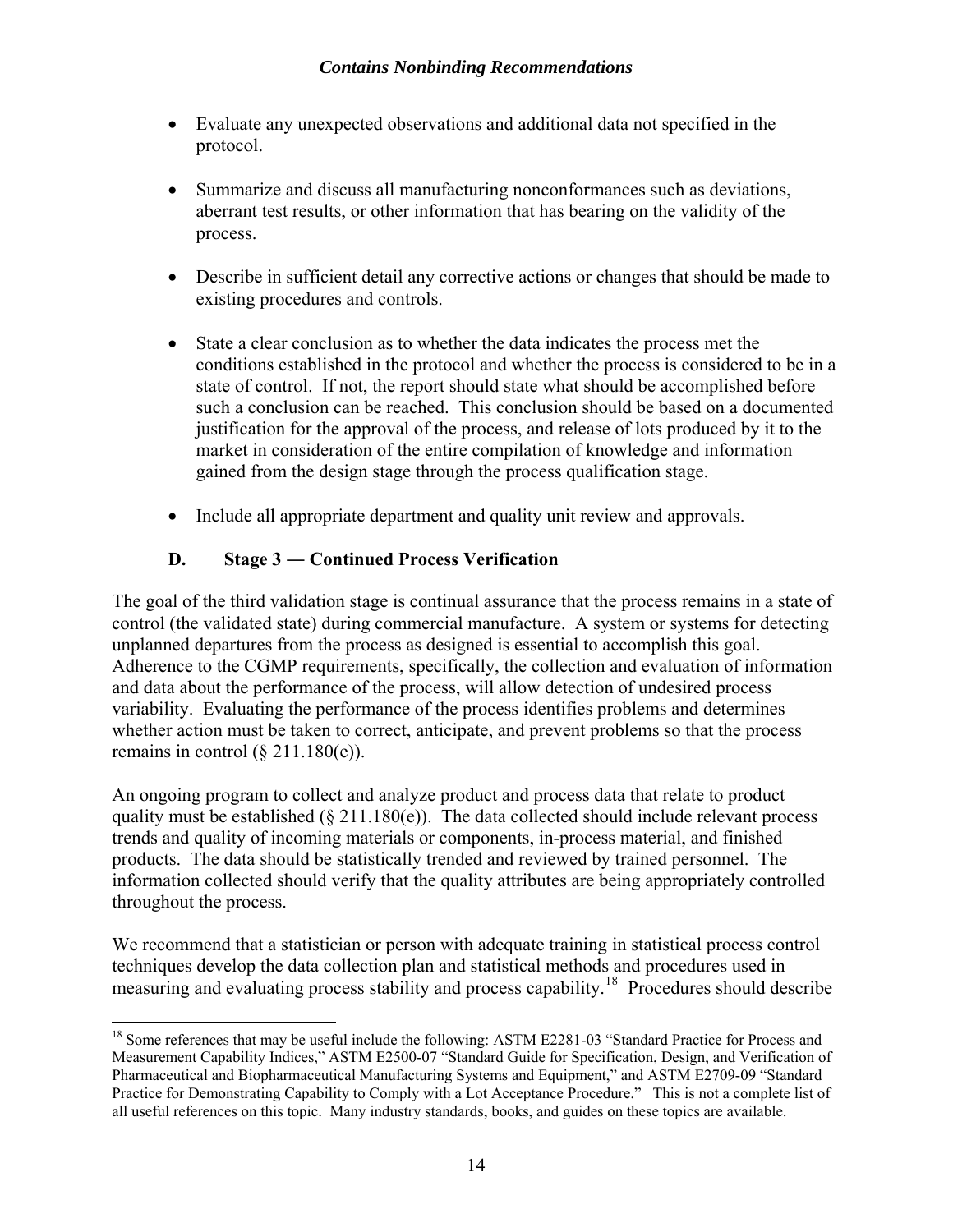how trending and calculations are to be performed and should guard against overreaction to individual events as well as against failure to detect unintended process variability. Production data should be collected to evaluate process stability and capability. The quality unit should review this information. If properly carried out, these efforts can identify variability in the process and/or signal potential process improvements.

Good process design and development should anticipate significant sources of variability and establish appropriate detection, control, and/or mitigation strategies, as well as appropriate alert and action limits. However, a process is likely to encounter sources of variation that were not previously detected or to which the process was not previously exposed. Many tools and techniques, some statistical and others more qualitative, can be used to detect variation, characterize it, and determine the root cause. We recommend that the manufacturer use quantitative, statistical methods whenever appropriate and feasible. Scrutiny of intra-batch as well as inter-batch variation is part of a comprehensive continued process verification program under  $\S$  211.180(e).

We recommend continued monitoring and sampling of process parameters and quality attributes at the level established during the process qualification stage until sufficient data are available to generate significant variability estimates. These estimates can provide the basis for establishing levels and frequency of routine sampling and monitoring for the particular product and process. Monitoring can then be adjusted to a statistically appropriate and representative level. Process variability should be periodically assessed and monitoring adjusted accordingly.

Variation can also be detected by the timely assessment of defect complaints, out-ofspecification findings, process deviation reports, process yield variations, batch records, incoming raw material records, and adverse event reports. Production line operators and quality unit staff should be encouraged to provide feedback on process performance. We recommend that the quality unit meet periodically with production staff to evaluate data, discuss possible trends or undesirable process variation, and coordinate any correction or follow-up actions by production.

Data gathered during this stage might suggest ways to improve and/or optimize the process by altering some aspect of the process or product, such as the operating conditions (ranges and setpoints), process controls, component, or in-process material characteristics. A description of the planned change, a well-justified rationale for the change, an implementation plan, and quality unit approval before implementation must be documented (§ 211.100). Depending on how the proposed change might affect product quality, additional process design and process qualification activities could be warranted.<sup>[19](#page-17-0)</sup>

Maintenance of the facility, utilities, and equipment is another important aspect of ensuring that a process remains in control. Once established, qualification status must be maintained through routine monitoring, maintenance, and calibration procedures and schedules (21 CFR part 211,

 $\overline{a}$ 

<span id="page-17-0"></span><sup>&</sup>lt;sup>19</sup> Certain manufacturing changes may call for formal notification to the Agency before implementation, as directed by existing regulations (see, e.g., 21 CFR 314.70 and 601.12).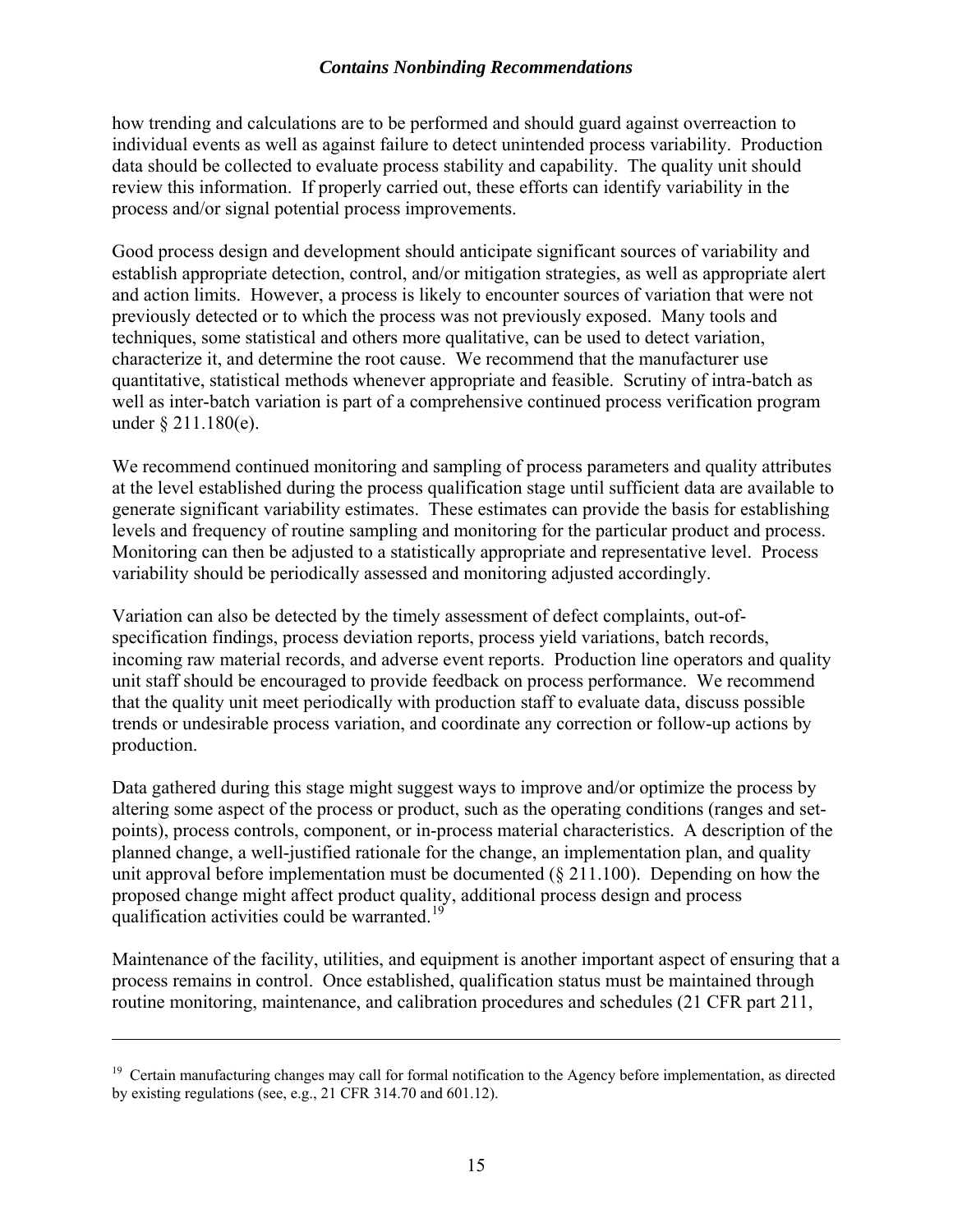<span id="page-18-0"></span>subparts C and D). The equipment and facility qualification data should be assessed periodically to determine whether re-qualification should be performed and the extent of that re-qualification. Maintenance and calibration frequency should be adjusted based on feedback from these activities.

#### **V. CONCURRENT RELEASE OF PPQ BATCHES**

In most cases, the PPQ study needs to be completed successfully and a high degree of assurance in the process achieved before commercial distribution of a product. In special situations, the PPQ protocol can be designed to release a PPQ batch for distribution before complete execution of the protocol steps and activities, i.e., concurrent release. FDA expects that concurrent release will be used rarely.

Concurrent release might be appropriate for processes used infrequently for various reasons, such as to manufacture drugs for which there is limited demand (e.g., orphan drugs, minor use and minor species veterinary drugs) or which have short half lives (e.g., radiopharmaceuticals, including positron emission tomography drugs). Concurrent release might also be appropriate for drugs that are medically necessary and are being manufactured in coordination with the Agency to alleviate a short supply.

Conclusions about a commercial manufacturing process can only be made after the PPQ protocol is fully executed and the data are fully evaluated. If Stage 2 qualification is not successful (i.e., does not demonstrate that the process as designed is capable of reproducible performance at commercial scale), then additional design studies and qualification may be necessary. The new product and process understanding obtained from the unsuccessful qualification study(ies) can have negative implications if any lot was already distributed. Full execution of Stages 1 and 2 of process validation is intended to preclude or minimize that outcome.

Circumstances and rationale for concurrent release should be fully described in the PPQ protocol. Even when process performance assessment based on the PPQ protocol is still outstanding, any lot released concurrently must comply with all CGMPs, regulatory approval requirements, and PPQ protocol lot release criteria. Lot release under a PPQ protocol is based upon meeting confidence levels appropriate for each quality attribute of the drug.

When warranted and used, concurrent release should be accompanied by a system for careful oversight of the distributed batch to facilitate rapid customer feedback. For example, customer complaints and defect reports should be rapidly assessed to determine root cause and whether the process should be improved or changed. Concurrently released lots must also be assessed in light of any negative PPQ study finding or conclusions and appropriate corrective action must be taken (§§ 211.100(a), 211.180(e), and 211.192). We recommend that each batch in a concurrent release program be evaluated for inclusion in the stability program. It is important that stability test data be promptly evaluated to ensure rapid detection and correction of any problems.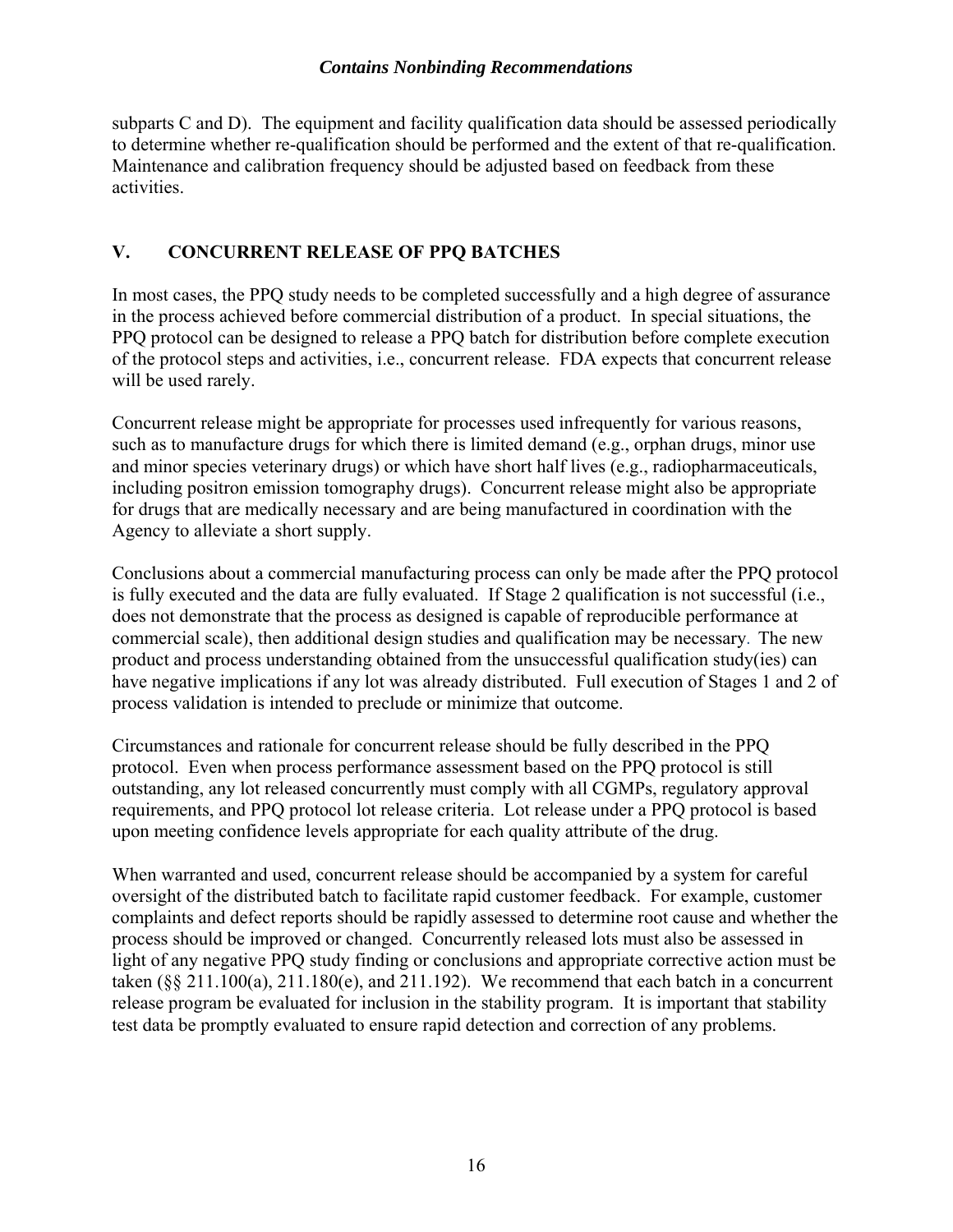#### <span id="page-19-0"></span>**VI. DOCUMENTATION**

Documentation at each stage of the process validation lifecycle is essential for effective communication in complex, lengthy, and multidisciplinary projects. Documentation is important so that knowledge gained about a product and process is accessible and comprehensible to others involved in each stage of the lifecycle. Information transparency and accessibility are fundamental tenets of the scientific method. They are also essential to enabling organizational units responsible and accountable for the process to make informed, science-based decisions that ultimately support the release of a product to commerce.

The degree and type of documentation required by CGMP vary during the validation lifecycle. Documentation requirements are greatest during Stage 2, process qualification, and Stage 3, continued process verification. Studies during these stages must conform to CGMPs and must be approved by the quality unit in accordance with the regulations (see §§ 211.22 and 211.100). Viral and impurity clearance studies, even when performed at small scale, also require quality unit oversight.

CGMP documents for commercial manufacturing (i.e., the initial commercial master batch production and control record (§ 211.186) and supporting procedures) are key outputs of Stage 1, process design. We recommend that firms diagram the process flow for the full-scale process. Process flow diagrams should describe each unit operation, its placement in the overall process, monitoring and control points, and the component, as well as other processing material inputs (e.g., processing aids) and expected outputs (i.e., in-process materials and finished product). It is also useful to generate and preserve process flow diagrams of the various scales as the process design progresses to facilitate comparison and decision making about their comparability.

#### **VII. ANALYTICAL METHODOLOGY**

Process knowledge depends on accurate and precise measuring techniques used to test and examine the quality of drug components, in-process materials, and finished products. Validated analytical methods are not necessarily required during product- and process-development activities or when used in characterization studies. Nevertheless, analytical methods should be scientifically sound (e.g., specific, sensitive, and accurate) and provide results that are reliable. There should be assurance of proper equipment function for laboratory experiments. Procedures for analytical method and equipment maintenance, documentation practices, and calibration practices supporting process-development efforts should be documented or described. New analytical technology and modifications to existing technology are continually being developed and can be used to characterize the process or the product. Use of these methods is particularly appropriate when they reduce risk by providing greater understanding or control of product quality. However, analytical methods supporting commercial batch release must follow CGMPs in parts 210 and 211. Clinical supply production should follow the CGMPs appropriate for the particular phase of clinical studies.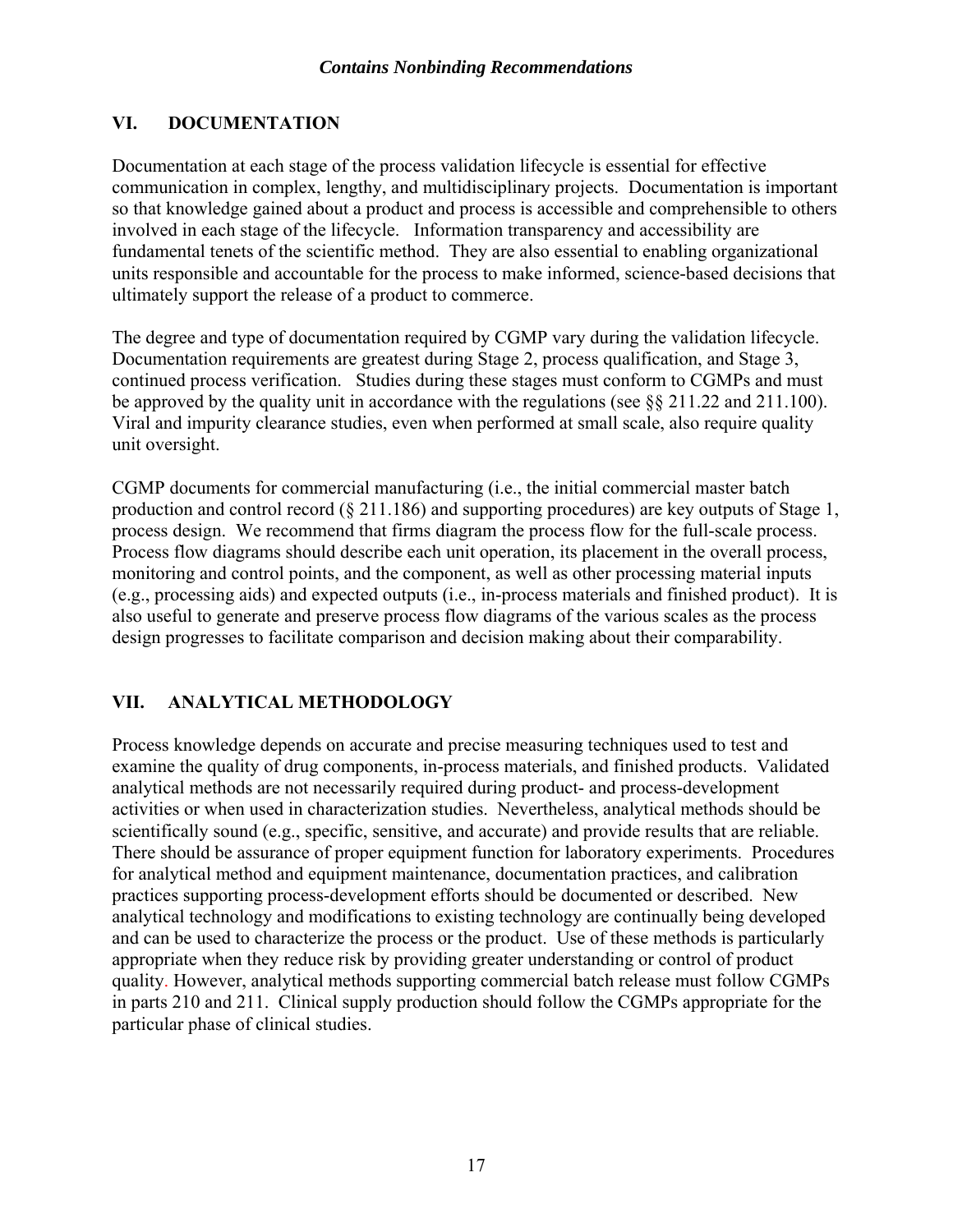#### **GLOSSARY**

<span id="page-20-0"></span>**Capability of a process:** Ability of a process to produce a product that will fulfill the requirements of that product. The concept of process capability can also be defined in statistical terms. (ISO 9000:2005)

**Commercial manufacturing process:** The manufacturing process resulting in commercial product (i.e., drug that is marketed, distributed, and sold or intended to be sold). For the purposes of this guidance, the term *commercial manufacturing process* does not include clinical trial or treatment IND material.

**Concurrent release:** Releasing for distribution a lot of finished product, manufactured following a qualification protocol, that meets the lot release criteria established in the protocol, but before the entire study protocol has been executed.

**Continued process verification:** Assuring that during routine production the process remains in a state of control.

**Performance indicators:** Measurable values used to quantify quality objectives to reflect the performance of an organization, process or system, also known as *performance metrics* in some regions. (ICH Q10)

**Process design:** Defining the commercial manufacturing process based on knowledge gained through development and scale-up activities.

**Process qualification:** Confirming that the manufacturing process as designed is capable of reproducible commercial manufacturing.

**Process validation:** The collection and evaluation of data, from the process design stage through commercial production, which establishes scientific evidence that a process is capable of consistently delivering quality products.

**Quality:** The degree to which a set of inherent properties of a product, system, or process fulfils requirements. (ICH Q9)

**State of control:** A condition in which the set of controls consistently provides assurance of continued process performance and product quality. (ICH Q10)